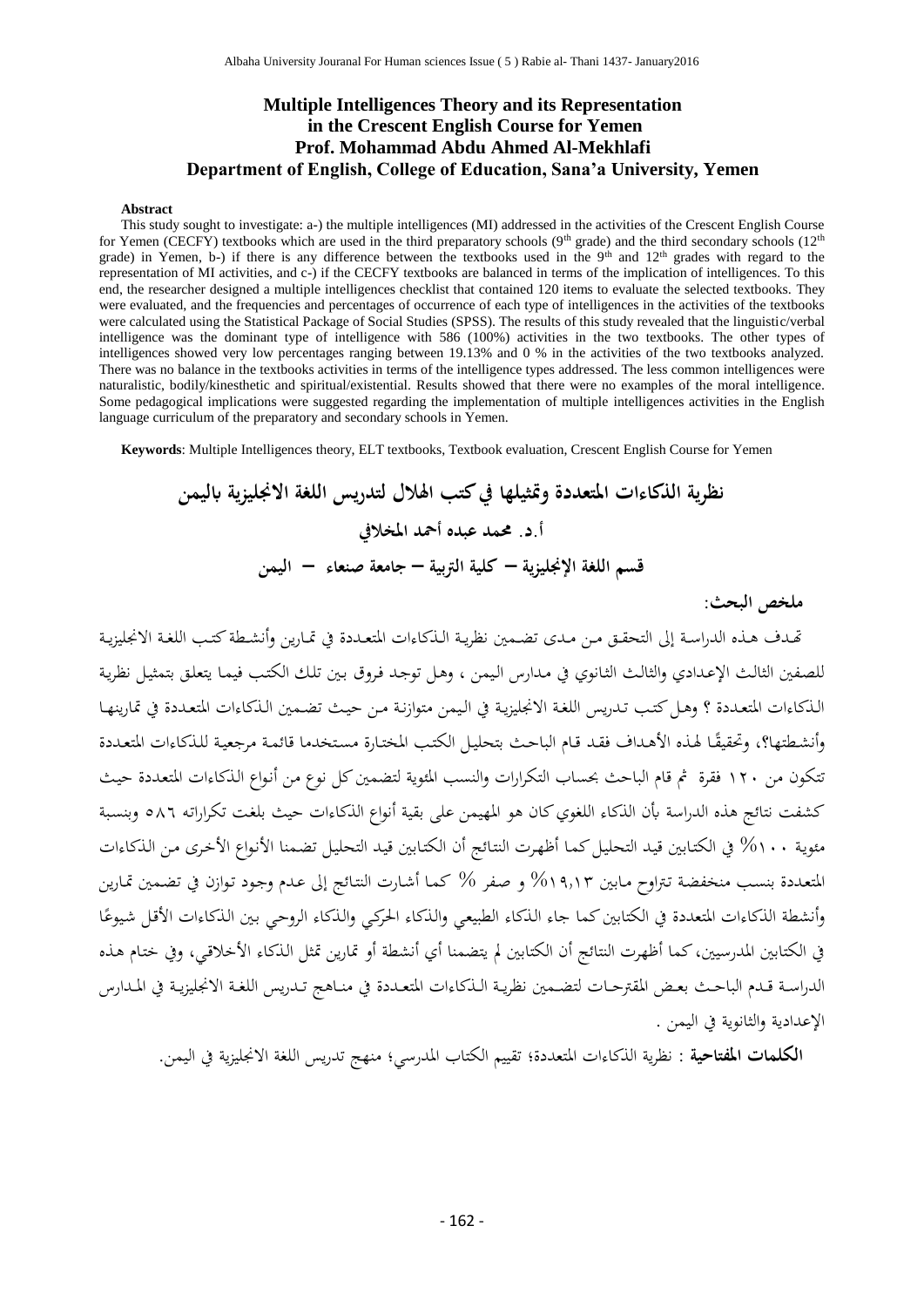### **1. INTRODUCTION**

English as a foreign language (EFL) textbooks occupy a very important place in the Yemeni context where other teaching materials are not available. They are important resources for teachers in helping students to learn all subjects including English. They form the basis of teaching and learning in the classroom. In other words, the Yemeni students just have their textbooks as the only source of learning English and the major source of contact they have with the language apart from the input provided by the teacher. In this regard, Riazi (2003) and Kia-Ahmadi and Arabmofrad (2015) are of the view that textbooks play an important role in the realm of language teaching and learning and are considered the next important factor in the foreign language classroom after the teacher.

Textbooks are the main tool in language learning and teaching. Viali (2008:16) observes that "teachers turn to coursebooks for choice of content, for sequencing of activities as well as guidance for the assessment process".

In recent years, there has been an increasing interest in textbooks evaluation under the lights of MI theory. A number of studies, e.g., Ibragimova (2011); Arikan et al. (2014); Estaji and Nafisi (2014); Al-Omari et al. (2015); Kia-Ahmadi & Arabmofrad (2015); Ebadi and Ashtarian (2015) among others have been carried out in different contexts. These researchers have explored the practical implications and the inclusion of the MI theory in the activities of EFL textbooks.

The aforementioned facts makes it necessary to evaluate the EFL textbooks in

the Yemeni context to check if they cater for the multiple intelligences in the textbook activities in order to evaluate how they fit the learners' needs. Thus, the present study intends to show if and how much the activities of the CECFY cater for the multiple intelligences.

### **REVIEW OF RELATED LITERATURE**

Intelligence is one of the characteristics that lead to success in language learning. Gardner (1993: xxviii) challenged the idea of a single intelligence and theorized that human beings have at least ten distinct intellectual potentials which operate together in coping with the world. These potentials are " the ability to solve problems, or to create products, that are valued within one or more cultural settings".

While challenging the idea of a single Intelligence Quotient (IQ), Gardner (1993) has argued that the idea of multiple intelligences is an old issue that goes back to the beginning of the science of psychology. He adds that psychologists have argued for a large number of human mental capabilities or faculties. They have suggested the existence of various components of intelligence. Gardner (1993: 9) argues that the multiple intelligences do not operate independently. Individuals use them at the same time and that they tend to complement each other as individuals solve problems or acquire new skills. He states that "there exist some intelligences, that these are relatively independent of one another, and that they can be fashioned and combined in a multiplicity of adaptive ways by individuals and cultures".

According to Orey (2010) Gardner's theory uses aspects of cognitive and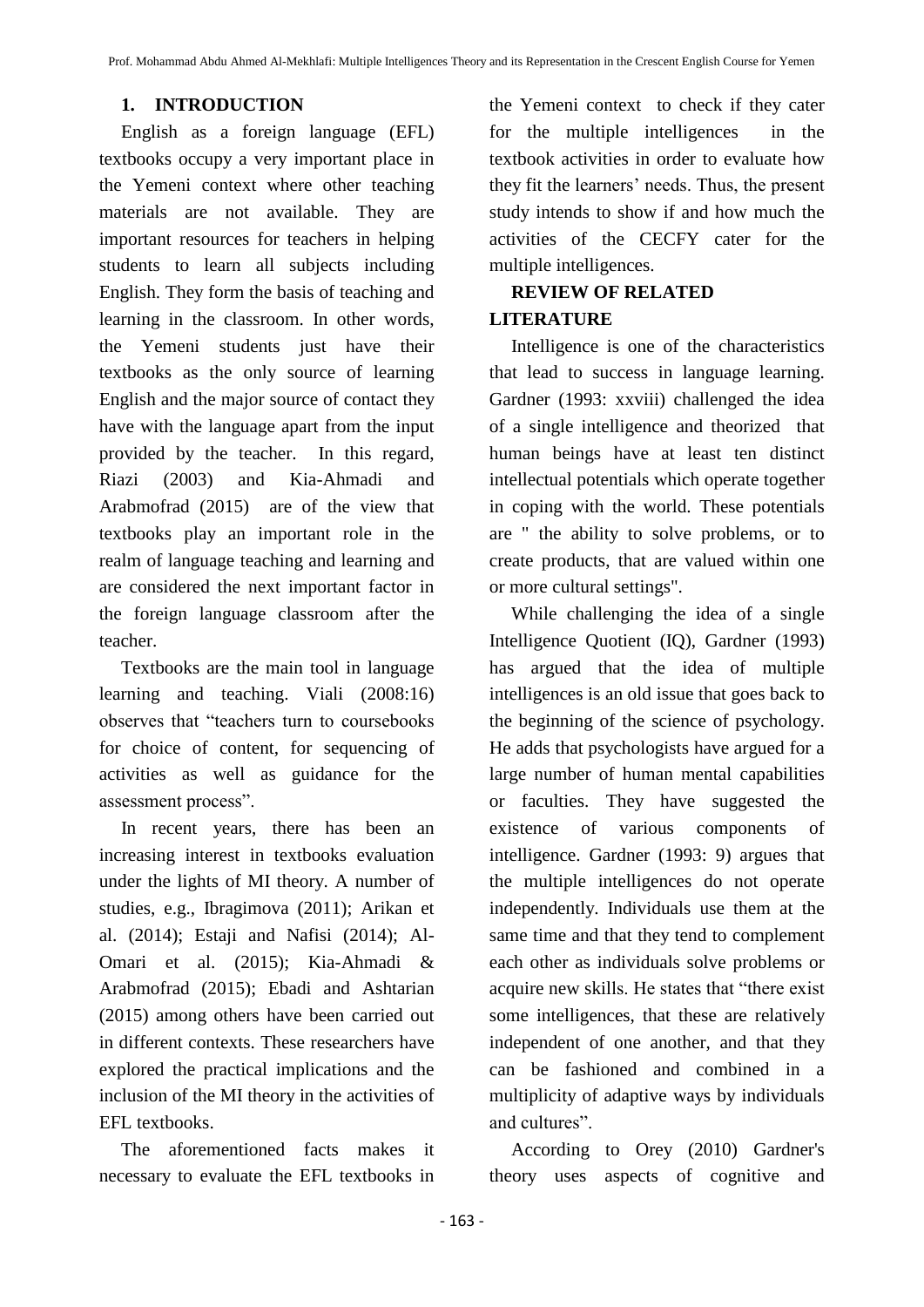developmental psychology, sociology and anthropology to explain the human intellect. It is a multidimensional and instructional theory that addresses the student's environmental preference for learning. The MI theory proposes that individuals learn in different ways and paces due to their spectrum of multiple intelligences.

Giles et al. (2003) sum up the key points of the Multiple Intelligence (MI) theory as follows:

1. All human beings possess all ten intelligences in varying degrees.

2. Each individual has a different intelligence profile.

3. Education can be improved by assessment of students' intelligence profiles and designing activities accordingly.

4. Each intelligence occupies a different area of the brain.

5. The ten intelligences may operate in consort or independently from one another.

6. These ten intelligences may define the human species.

Gardner (1999) believes that the multiple intelligences are: linguistic/verbal, visual/spatial, logical/mathematical, bodily/kinesthetic, musical, interpersonal, intrapersonal, naturalistic and Spiritual / Existential.

### **1.1. The Ten Intelligences Model**

The MI theory originally accounted for seven separate intelligences. The intelligences are Verbal / Linguistic, Logical/Mathematical, Visual / Spatial, Bodily-Kinesthetic, Musical, Interpersonal and Intrapersonal (Gardner, 1993). Later on, Gardner (1999) added two more intelligences to the list. The two intelligences were Naturalistic and Spiritual/Existential. Furthermore, some

researchers, e.g., Chapman (2014) and Al-Omari et al. (2015), suggest the potential inclusion of another type of intelligences, namely: the Moral one which is subjective and complex. Thus, the total number of intelligences that are used in the literature to date is ten intelligences. What follows is a brief account of each of the ten intelligences.

# **1.1.1. Verbal/ Linguistic (Word Smart)**

Verbal Intelligence is one domain of the ten intelligences that the learners utilize to express themselves (Mohammadi and Mousalou, 2012). It is also called the intelligence of words or linguistic intelligence. Furthermore, Azarmi et al. (2012) point out that the linguistic intelligence enables people to use the words of language effectively in their oral and written forms. In other words, those with verbal/linguistic intelligence are able to master the language and pay special attention to vocabulary and grammar (Al-Mekhlafi, 2015). They have the ability to think in words, analyze language and understand clearly what other people mean when using words. Furthermore, they have the ability to memorize and retell stories (Purnamasari, 2013). They enjoy and learn best by reading, taking notes and going to lectures (Varghese, 2013; Purnamasari, 2013). This type of intelligence is dominant in writers, poets, storytellers, teachers, lawyers and politicians (Skourdi et al., 2012).

Orey (2010: 80) argues that this type of intelligence refers to "an individual's ability to understand and manipulate words and languages. Everyone is thought to possess this intelligence at some level. This includes reading, writing, speaking, and other forms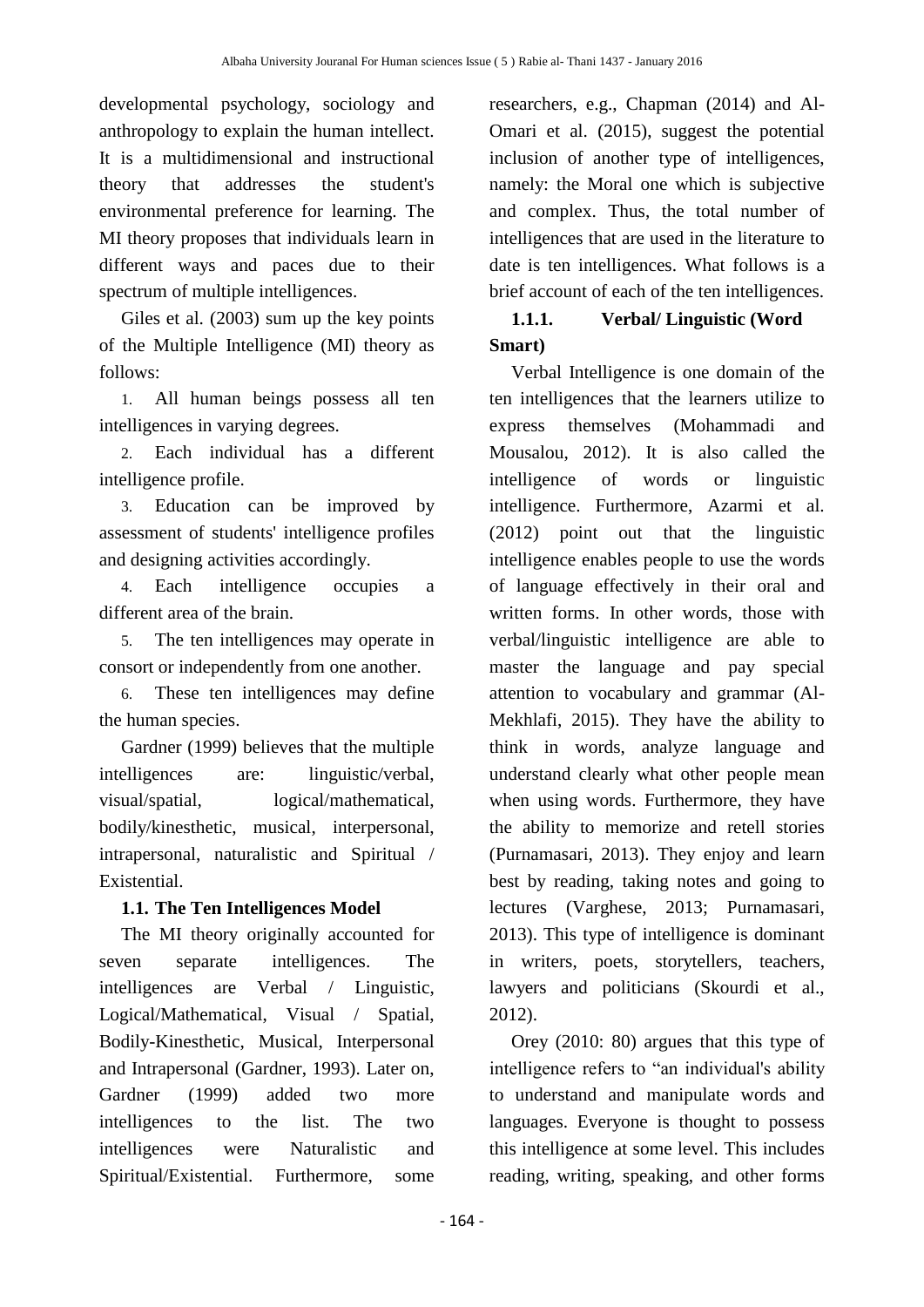of verbal and written communication". Furthermore Shearer (2004: 4) argues that, "the core features of linguistic intelligence include the ability to use words effectively for reading, writing, and speaking. Linguistic skills are important for providing explanations, descriptions, and expressiveness".

# **1.1.2. Logical/Mathematical (Number Smart)**

This type of intelligence refers to an individual's ability to make calculations, logical reasoning, and problem solving. This intelligence is strong in any individual who is able to calculate rapidly, estimate, complete arithmetic problems, understand interpret the relationships among numbers, solve patterns or complete orderings, and read calendars or other notational systems (Gardner, 1993). Orey (2010: 80) is of the view that individuals strong in this intelligence are "oriented toward thinking: inductive and deductive logic, numeration, and abstract patterns". Some professionals who are strong in this intelligence include mathematicians, accountants, computer programmers, engineers, logicians and scientists.

# **1.1.3. Visual/Spatial (Picture Smart)**

This intelligence refers to the ability to represent the world through mental images and artistic expression (Shearer, 2004). Furthermore, Orey (2010:80) argues that individuals who are strong in this intelligence "depend on visual thinking and are very imaginative. People with this kind of intelligence tend to learn most readily from visual presentations such as movies, pictures, videos, and demonstrations using models and props. They like to draw, paint,

or sculpt their ideas and often express their feelings and moods through art. These individuals are good at reading diagrams and maps and enjoy solving mazes and jigsaw puzzles". Some professionals who are strong in this intelligence include architects, designers, sailors among others. Teachers and textbook writers can encourage the growth of this intelligence by using pictures, diagrams, charts, graphs, color, art activities, doodling, microscopes, computer graphics software and videotapes.

# **1.1.4. Bodily/Kinesthetic (Body Smart)**

According to Orey (2010) bodily/Kinesthetic intelligence refers to people who process information through the sensations they feel in their bodies. These people like to move around, touch the people they are talking to and act things out. They are good at small and large muscle skills; they enjoy all types of sports and physical activities. Teachers and textbook writers can encourage the growth of this intelligence by using some Total Physical Response activities in the classroom.

# **1.1.5. Musical intelligence (Music Smart)**

Musical Intelligence is the first intelligence that emerges in an individual. Shearer (2004:4) believes that this type of intelligence "includes sensitivity to pitch (melody), rhythm, and timbre (tone quality) and the emotional aspects of sound as pertaining to the functional areas of musical appreciation, singing, and playing an instrument". Furthermore, Orey (2010:81) recommends that EFL teachers can incorporate activities into their classes "that encourage students' musical intelligence by playing music for the class and assigning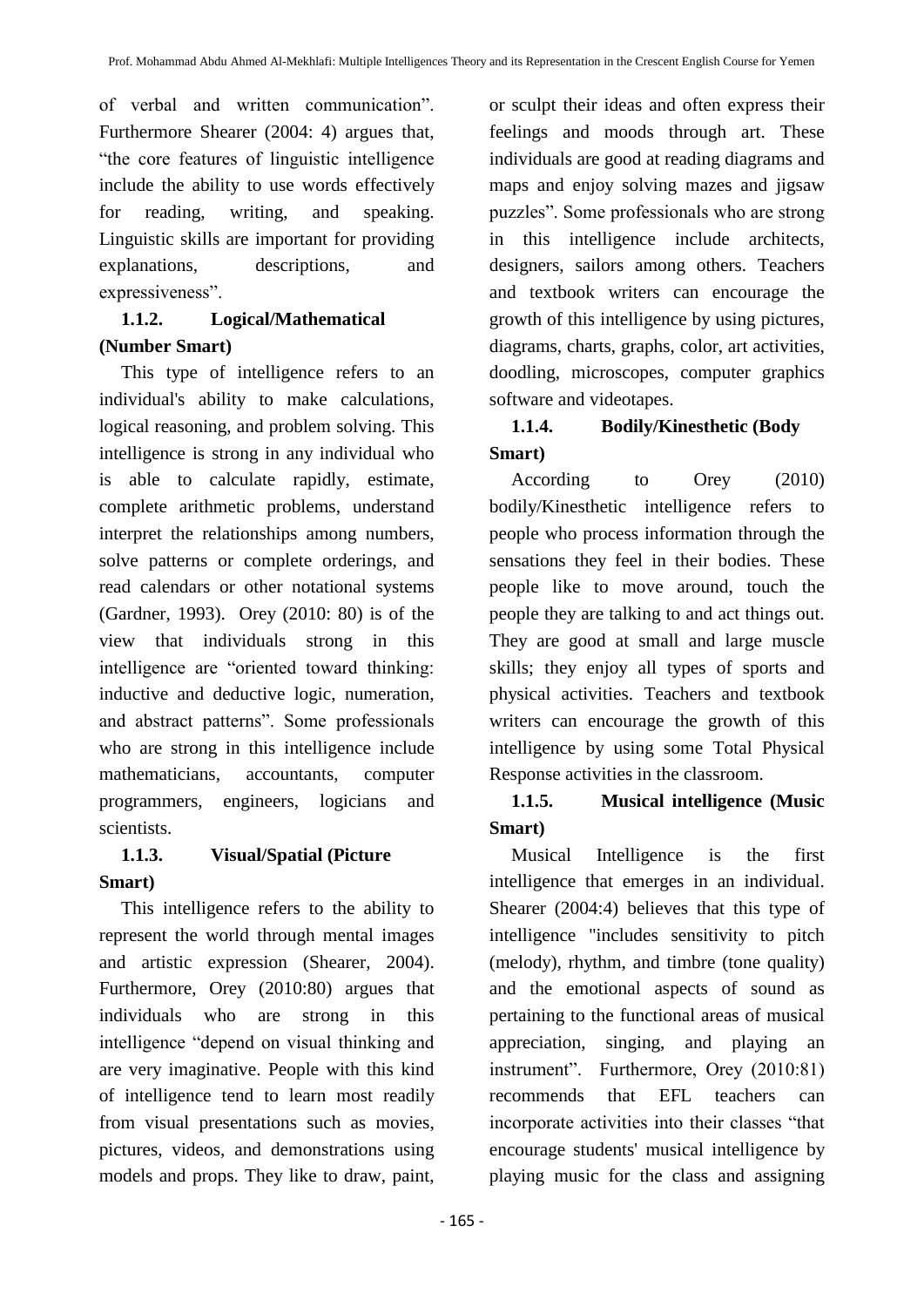tasks that involve students creating lyrics about the material being taught".

# **1.1.6. Interpersonal intelligence (People Smart)**

Interpersonal intelligence is the ability to interpret and respond to the moods, emotions, motivations, and actions of others. Interpersonal intelligence also requires good communication and interaction skills, and the ability to show empathy towards the feelings of other individuals. Teachers can encourage the growth of interpersonal intelligences by designing lessons that include group work and by planning cooperative learning activities. (Orey, 2010).

# **1.1.7. Intrapersonal intelligence (Self Smart)**

This type of intelligence involves the ability to know oneself. People who exhibit strength in this type of intelligence are able to understand their own emotions and motivations. They are also aware of their own strengths and weaknesses. Thus, they become successful in regulating their own life. Orey (2010) asserts that this type of intelligence involves the use of all others.

# **1.1.8. Naturalistic intelligence (Nature Smart)**

Naturalistic intelligence is seen in someone who recognizes and classifies plants, animals, and minerals including a mastery of taxonomies. They are holistic thinkers who recognize specimens and value the unusual. They are aware of species such as the flora and fauna around them. They notice natural and artificial taxonomies such as dinosaurs to algae and cars to clothes. Teachers can best foster this intelligence by using relationships among systems of species, and classification activities. Encourage the study of relationships such as

patterns and order, and compare-andcontrast sets of groups or look at connections to real life and science issues. (Orey, 2010).

# **1.1.9. Spiritual /Existential intelligence (Existence Smart)**

Gardner (1999) initiated a definition of existential intelligence as "Individuals who exhibit the proclivity to pose and ponder questions about life, death, and ultimate realities." Thus, this type of intelligence refers to "the capacity to tackle deep questions about human existence, such as the meaning of life, why do we die, and how did we get here?"

# **1.1.10. Moral intelligence (Ethics Smart)**

Moral intelligence is newer and less studied than the above mentioned intelligences. It is complex and difficult to measure. It refers to the ability to apply moral principles to one's own ethics, objectives and actions. In other words, it is the ability to see what is right and integrate it into one's life and actions. It is also the individual's ability to understand right from wrong (Olusola and Ajayi, 2015).

1.2. The Difference Between Multiple Intelligences and Learning Styles

In the body of literature a distinction is made between the terms "Multiple Intelligence" and "Learning Styles". In an article entitled:"Howard Gardner: "Multiple intelligences" are not "learning styles", Strauss (2013) pointed out the differences between these two terms and clarified the confusion. While the term "multiple intelligences" represents different intellectual abilities, "learning styles" represents different approaches to tasks.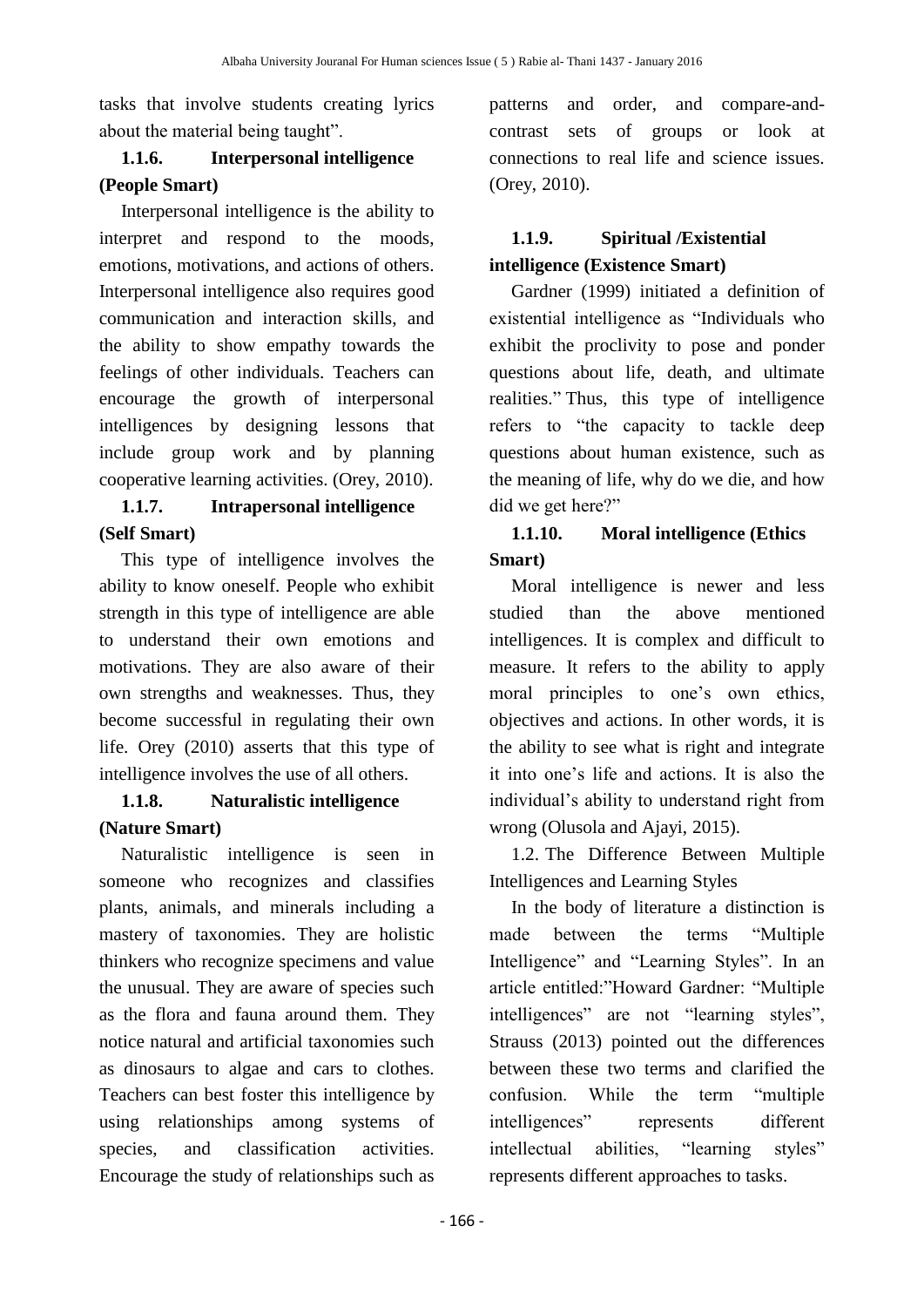Gardner (1993) argues that individuals have at least ten multiple intelligences but they single out, as a strong intelligence, one area that the individual has considerable computational power. For example, if someone is able to speak a foreign language well that indicates a strong linguistic intelligence. He defines the term of learning styles as "a hypothesis of how an individual approaches a range of materials." Gardner (2013) points out that "the concept of intelligences does not focus on how linguistic or spatial information reaches the brain—via eyes, ears, hands, it doesn't matter. What matters is the power of the mental computer, the intelligence, that acts upon that sensory information, once picked up."

Furthermore, Pashler et al.(2009:105) point out that the term "learning style" has been used to refer to "the concept that individuals differ in regard to what mode of

instruction or study is most effective for them". It refers to the uniqueness of how a student processes, understands and remembers new information through his or her senses.

The four common learning styles are aural, visual, reading/writing, and kinesthetic/tactile. The aural learning style students learn information better and most effectively when spoken or heard. They prefer lectures and discussions and they are excellent listeners. The visual learning style students learn information better and most effectively when the information is seen through pictures, charts, graphs, flow charts and other devices that teachers use in the class. They think in pictures and have vivid imaginations.

Ozgen et al. (2011) summarizes the difference between multiple intelligences and learning styles as outlined in Table (1) below:

## **Table (1): Differences between the Theories of Multiple Intelligences and Learning Styles.**

Adapted from Ozgen et al. (2011:171)

| <b>Multiple Intelligences (MI)</b>             | <b>Learning Styles (LS)</b>                    |  |  |  |  |
|------------------------------------------------|------------------------------------------------|--|--|--|--|
| 1. MI focuses on what an individual can        | 1. LS focuses on how an individual can         |  |  |  |  |
| learn (product)                                | learn (process)                                |  |  |  |  |
| 2. MI suggests changing education by           | 2. LS suggests changing education by           |  |  |  |  |
| drawing upon students' abilities               | drawing upon students' learning styles.        |  |  |  |  |
| 3. MI argues that some students learn          |                                                |  |  |  |  |
| intuitively                                    | 3. LS argues that some students are            |  |  |  |  |
| 4. MI proponents advocate making               | intuitive, while other are not, and that they  |  |  |  |  |
| changes in the methodology used in the         | need structure and supervision.                |  |  |  |  |
| classroom, but most emphasize using students'  | 4. They argue for the need to exploit          |  |  |  |  |
| talents in the same way, at the same time, and | different educational resources in harmony     |  |  |  |  |
| in the same amount of time.                    | with in what way students with different       |  |  |  |  |
| 5. MI is not different for kinesthetic         | learning styles learn best.                    |  |  |  |  |
| students                                       | 5. LS differs for kinesthetic and tactile      |  |  |  |  |
| 6. There is limited empirical research         | students, arguing for a different teaching for |  |  |  |  |
|                                                | them.                                          |  |  |  |  |
|                                                | 6. There are researches based on strong        |  |  |  |  |
|                                                | evidence                                       |  |  |  |  |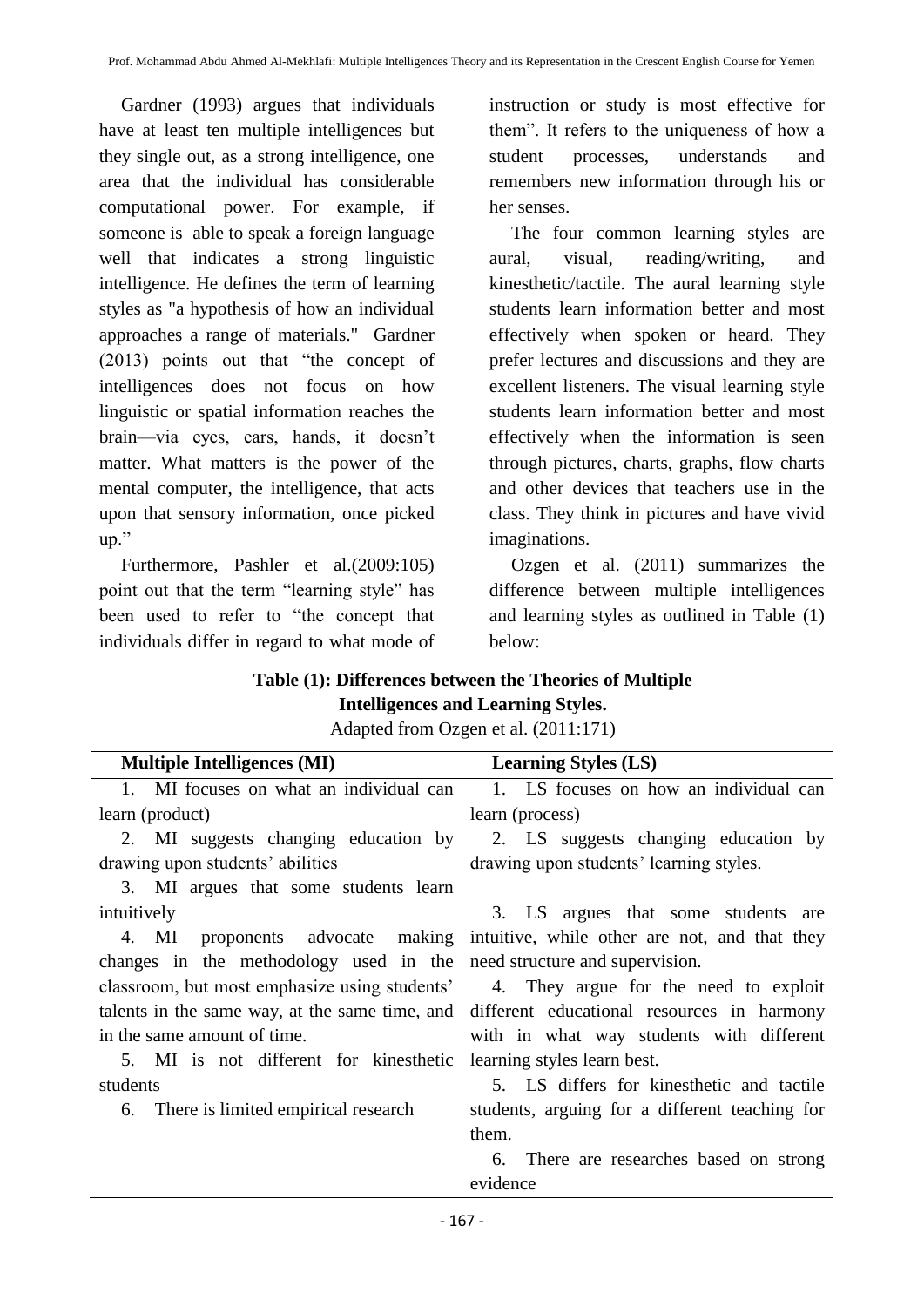The differences outlined above make it clear that multiple intelligences and learning styles are not the same and they are not interchangeable.

# **1.3. Multiple Intelligences in the Classroom**

Many teachers and researchers have been influenced by Gardner's (1993) proposal that inside the classroom students learn in different ways and paces due to their multiple intelligences. With the revolutionary ideas of Gardner, the onesize- fit- all curriculums which was in use for long does not seem to work any longer. (Ebad and Ashtarian, 2015). Therefore, English teachers should diagnose the multiple intelligences profiles and the individual learning styles of each student in the classroom. They should try to find ways of helping students with different intelligences achieve success in foreign language learning. According to Lightbown and Spada (2006), teachers as well as researchers on multiple intelligences and learning styles have become more skeptical of claims that a single teaching method or textbook will suit the needs of all language learners.

There are different ways to incorporate the MI theory into the classroom and there is no single textbook or method of teaching by which teachers can incorporate the theory into their classrooms. Some teachers set up learning centers with materials that promote involving the different types of intelligences. In this regard, Armstrong (2009) suggests that teachers should organize their classrooms in such a way that areas of the room are dedicated to specific intelligences. Other teachers adapt or design activities that engage students into real life situations. Some other teachers use project-based

learning and collaborative learning to help them structure activities that are designed to cater for the ten intelligences (Orey, 2010).

The assumption is that the instruction that incorporates the MI theory in the classroom will increase the students' achievement and will positively affect their attitudes towards the subject. Thus, one of the teacher's functions is to observe during the learning process in the classroom what type of activities motivate the students the most. In other words, inside the classroom the teachers should observe each student's learning styles and multiple intelligences profiles. One way to do this is to present different types of activities and then pay attention to the types of intelligences students reveal as they do exercises and complete activities.

According to Pashler et al.(2009:105) the term "learning style" has been used to refer to "the concept that individuals differ in regard to what mode of instruction or study is most effective for them". Researchers have shown that different people learn information in different ways. Visual students seem to learn better when the lesson is presented through pictures whereas the verbal students seem to learn better when the lesson is presented through words. Similarly, auditory students seem to learn better listening to lectures, Thus, teachers should diagnose each student's preferred learning style and tailor teaching accordingly (Pashler et al., 2009). According to Razmjoo and Jozaghi (2010) MI theory stresses the individuality of the learners and their different capabilities. It helps students learn the way they are more skilled at. It highlights the need for a learner-centered textbook and classroom.

Teachers should carefully select activities that not only teach the different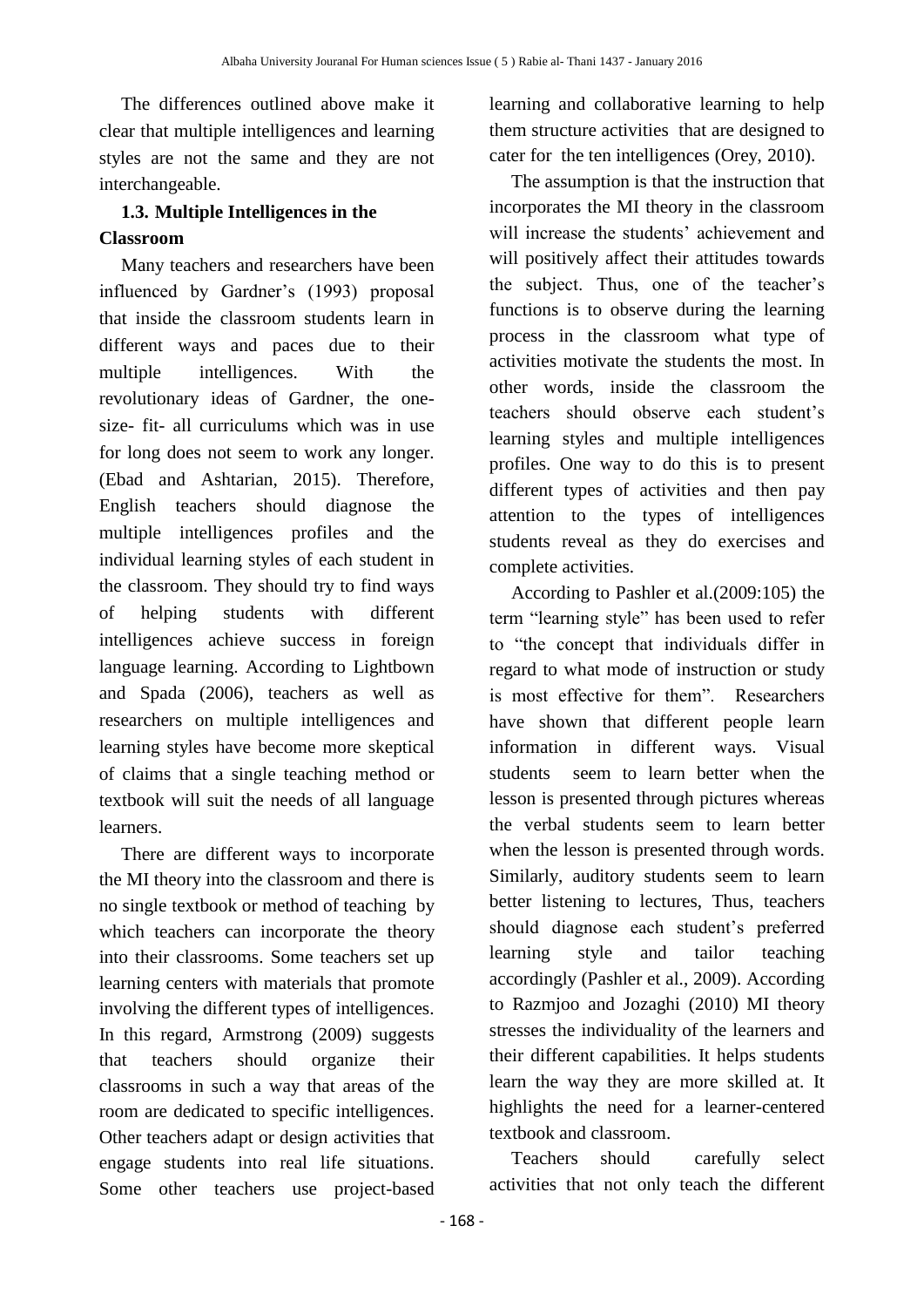types of intelligences, but also go with the subject matter of the lesson. Thus, the MI theory should enhance, not diminish what is being taught (Orey, 2010). Teachers should develop ways to teach by engaging all ten intelligences in order to increase the possibilities for student success. When they teach to engage the ten intelligences in the classroom, the students will benefit by enabling each one to find out his or her fitting place. With the realization of learner diversity in language classrooms, teachers as well as textbook writers have started addressing the individual differences of the students by adapting and creating activities in the light of the MI theory ( Ibragimova, 2011).

Lightbown and Spada (2006:64) are of the view that it is necessary to convert the classroom into an environment where the students want to be and for that reason "the content is interesting and relevant to their age and level of ability, the learning goals are challenging yet manageable and clear, and the atmosphere is supportive". Thus, the teachers' role is to get to know their students well and to know their preferences, the motives why they are learning English as well as their learning styles. However, it is important not to classify students or label them as "linguistic students", "logical students" or "kinesthetic students", etc. nor as having a fixed type of intelligence. Teachers should avoid labeling their students and restricting their capabilities. They should also keep in mind that students have multiple intelligences and their strengths in one type of intelligence does not necessarily mean that they are weak in another type of intelligence.

Teachers should consider the individual differences of their students and should try to reach all students with a wide spectrum of intelligences and learning styles. Strauss (2013) suggests the following two steps for teachers to incorporate the MI theory in the classroom.

1. Teachers should individualize their teaching as much as possible. Instead of using "one size fits all", teachers should know as much as they can about each student and teach him or her in ways that he or she finds comfortable and learns effectively.

2. Teachers should pluralize their teaching which means that they should teach important materials in several ways using different techniques such as role play, pictures, games, stories, etc. This will help them teach students who have different multiple intelligences profiles and learning styles.

However, Peters (2010) is of the view that it is not realistic to think that every teacher should individualize every lesson for every student. However, in each class there will be a number of students who demonstrate strengths in each of the ten intelligences. Thus, teachers should get the students work in cooperative learning groups to complete their activities inside the classroom which will allow the students to help each other and make use of their capabilities and skills.

### **2.4. Previous Research Studies**

Within the EFL pedagogical context, a range of research studies have been carried out with the purpose of identifying the percentages of tasks and activities in EFL textbooks which cater for the MI theory in different parts of the world.

In the German context, Snider (2001) analyzed ten first-year college German textbooks. His aim was to determine the types of activities that were presented and to find out how the activities engaged multiple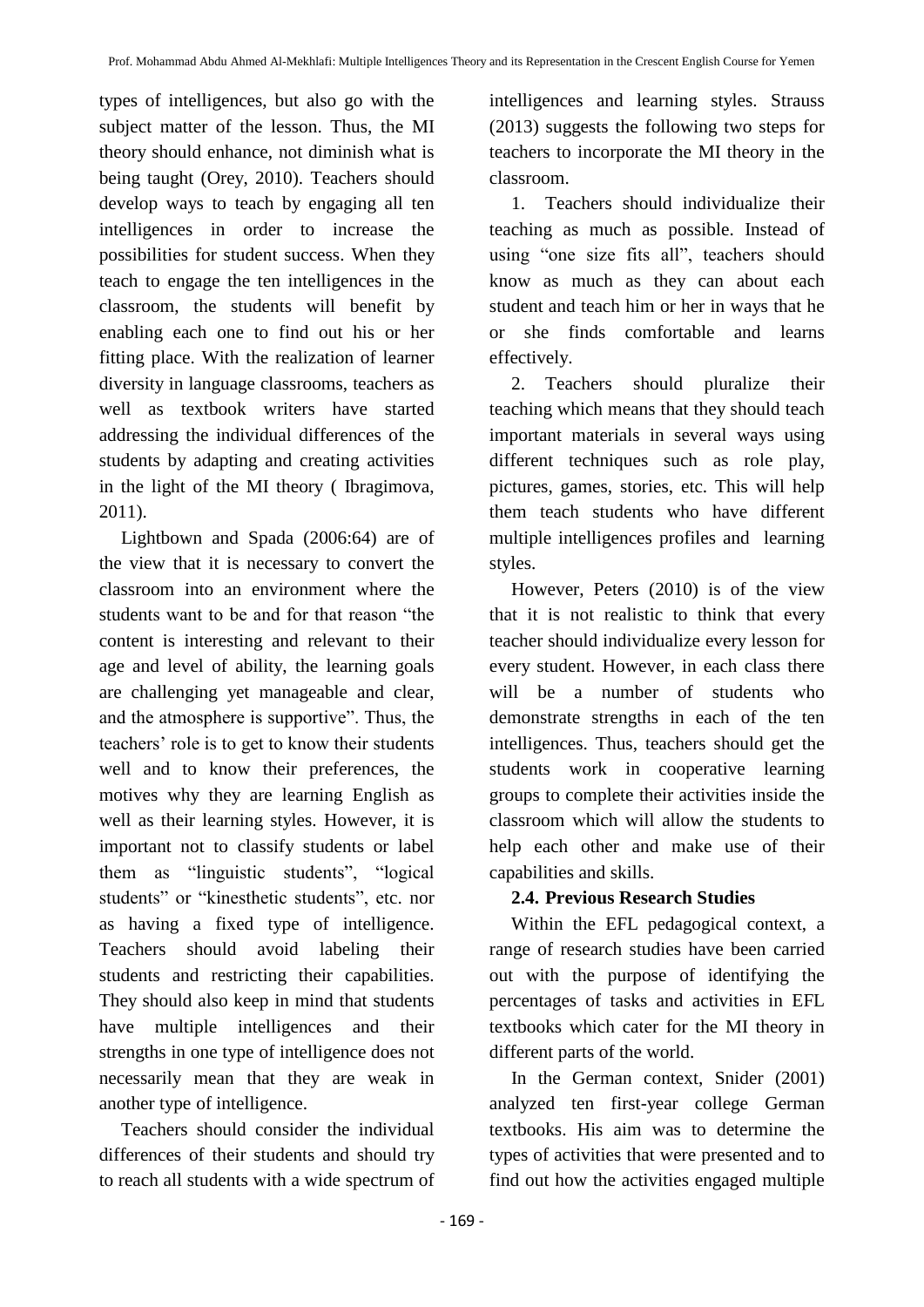intelligences in learners. He reported fortyone types of activities. He concluded that only eleven engage intelligences other than verbal/linguistic.

In Finland, Palmberg (2002) carried out an analysis of a textbook in order to identify its multiple intelligences profile at Abo Akademi University by a group of student teachers, who participated in an EFL methodology course. The results of the analysis revealed that the activities in the textbook were 97% linguistic/ verbal. The other types of intelligences showed very low percentages ranging between 25% and 0%.

In the United States of America, Batelho (2003) conducted a study at Ohio University that aimed to verify if the textbooks analyzed responded to MI theory. The researcher selected 6 textbooks which were used in the language program at Ohaio University. The results she reported indicated that the activities in the textbooks were verbal/linguistic.

In Brazil, De Oliveira (2009) evaluated two textbooks, namely, American English File 1 and New Headway Intermediate which are used in language university courses in Brazil in order to find out how the activities presented in the two books can cater for the MI theory. The results of the analysis showed that 100% of the activities in the two textbooks cater for the verbal/linguistic intelligence.

In Northern Cyprus, Ibragimova (2011) investigated the application of Multiple Intelligences theory in intermediate language classes at Eastern Mediterranean University English Preparatory School in Northern Cyprus by evaluating the textbooks and classroom activities used. The researcher reported that there was a wide range of distribution of eight intelligences in the textbooks. The researcher also noticed

that there was no balance in the textbooks activities in terms of the intelligence types addressed.

In Turkey, Arikan et al. (2014) analyzed two textbooks, namely, Texture of English 4 and My English 5on the basis of to what extent the activities and tasks included reflect the intelligent types proposed by multiple intelligences theory. Their results revealed that the verbal linguistic intelligence is represented predominantly in both textbooks which are used in Turkish schools. The results indicated that the distribution of the intelligence types in the textbooks is not balanced.

In the Iranian context, Ebadi and Ashtarian (2015) made an attempt to investigated the extent to which Multiple Intelligences are reflected in the ESP textbook namely, English for the Students of Nursing which was taught in Iranian universities. They counted the frequency and percentage of each intelligence type as represented in the activities in the textbook. The results of their study revealed that verbal intelligence was represented in most activities followed by logical intelligence while other intelligence types were missing and not reflected in any of the activities.

In a similar vein, Kia-Ahmadi and Arabmofrad (2015) studied the students' perceptions of intelligences in "Prospect 1" and then compare it with the old version "Right path to English". Their results showed that the textbooks catered mainly for the verbal/linguistic intelligence. They came to the conclusion that one of the most significant results of their study was the lack of naturalistic and musical intelligences in both textbooks.

In the Arabic context, the researcher was not able to locate any previous research studies on the inclusion of Multiple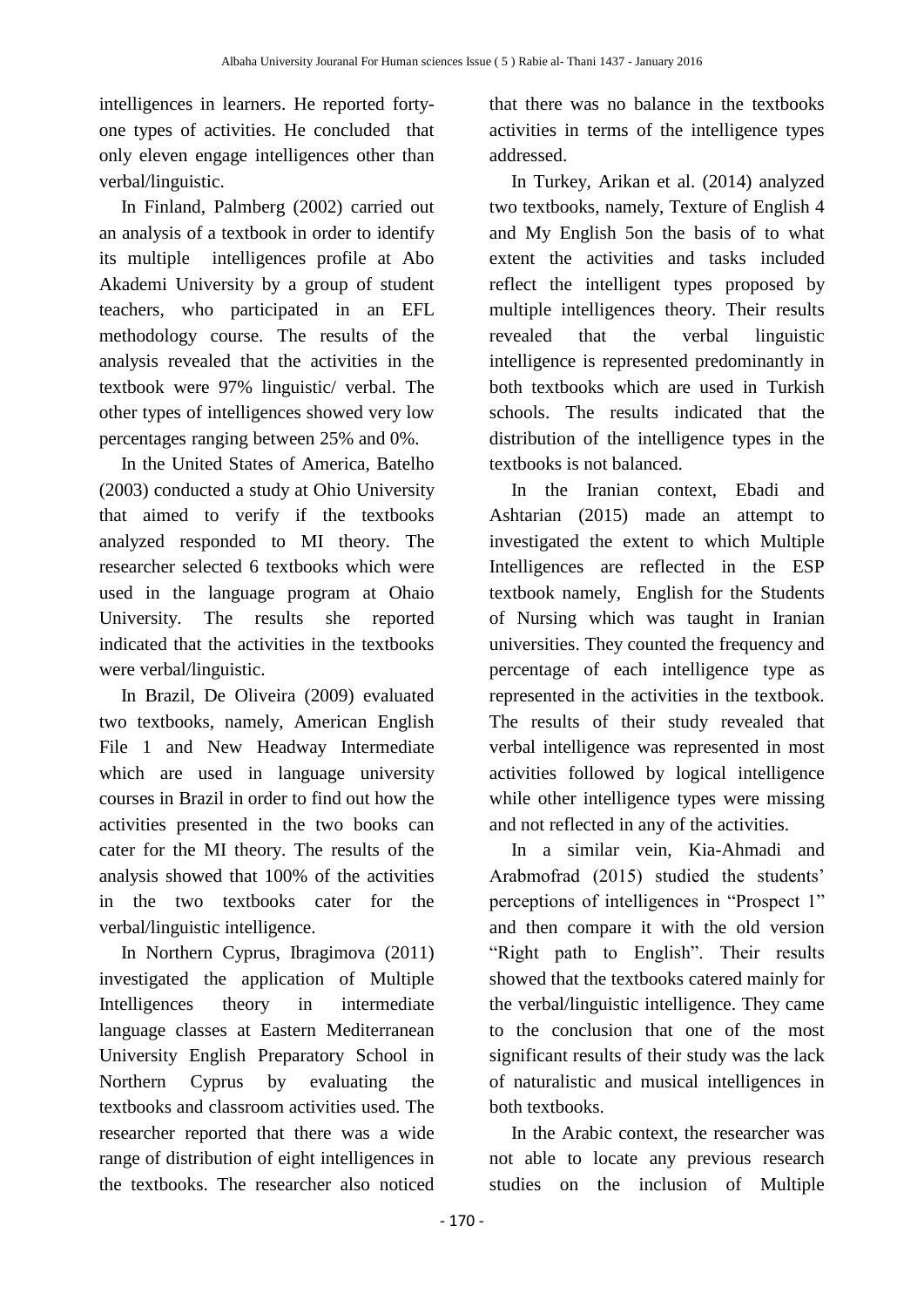Intelligences in EFL textbooks. The only exception was Al-Omari et al. (2015) who studied the inclusion of Multiple Intelligences in Jordanian EFL Textbooks. The researchers examined the content of the student books of the Action Pack textbooks for the first-, fourth-, eighth- and eleventhgrades in the light of the MI theory. They calculated the frequency of the multiple intelligences in all activities in the four textbooks under study. The analysis revealed that the verbal/linguistic, intrapersonal and spatial/visual intelligences were better represented than other intelligences in the activities of the textbook. It also revealed that the moral, existential and spiritual intelligences were not incorporated at all.

#### **3. THE PRESENT STUDY**

This study attempts to analyze the activities of the CECFY textbooks that cater for the MI theory. Thus, to the best knowledge of the researcher, the CYCFY textbooks have never been content analyzed for the incorporation of multiple intelligences in their activities. Therefore, the present content analysis of the CECFY textbooks is hoped to add to the existing literature on the inclusion of Multiple Intelligence in the activities of these textbooks.

### **3.1. Aims of the Study**

The main aims of this study are as follows:

1. To identify the Multiple Intelligences addressed in the activities of the Crescent English Course for Yemen.

2. To assess the frequency of occurrence for each of these intelligences.

3. To judge if the inclusion of MI theory is balanced in the two textbooks under analysis.

### **3.2. Research Questions**

The following research questions were generated to guide the inquiry:

1. To what extent do the Crescent English Course for Yemen textbooks incorporate multiple intelligences in their activities?

2. Is there any difference between the textbooks used in the  $9<sup>th</sup>$  and  $12<sup>th</sup>$  Grades with regard to the representation of MI activities?

3. Are the CECFY textbooks balanced in terms of the implication of intelligences?

### **3.3. Study limitations**

The scope of the study reported here is limited in terms of the following aspects. It is based on the content analysis of the two textbooks of the Crescent English Course for Yemen as expressed in response to the 120 items of the checklist distributed on ten domains of the Multiple Intelligences (Table 1). Furthermore, within the series of the CECFY, the analysis is limited to the two textbooks which are used in the third preparatory classes and the third secondary classes respectively, namely: textbooks 3 and 6 selected as representative samples of the six-textbook series.

### **4. METHOD**

### **4.1. Materials**

The context of this study is the Crescent English Course for Yemen which is used in the Yemeni preparatory and secondary schools. The series consist of 6 Pupil's Books, 6 Workbooks, 6 Teacher's Manuals and Cassettes. They are written by O'Neill and Snow (1999) and published by Garnet Publishing Limited in Britain. The activities instructions are simple and explain clearly how to carry out each task. The CECFY were designed within the framework of the Communicative Approach to language teaching and learning. CECFY 3 and CECFY 6 were selected as a representative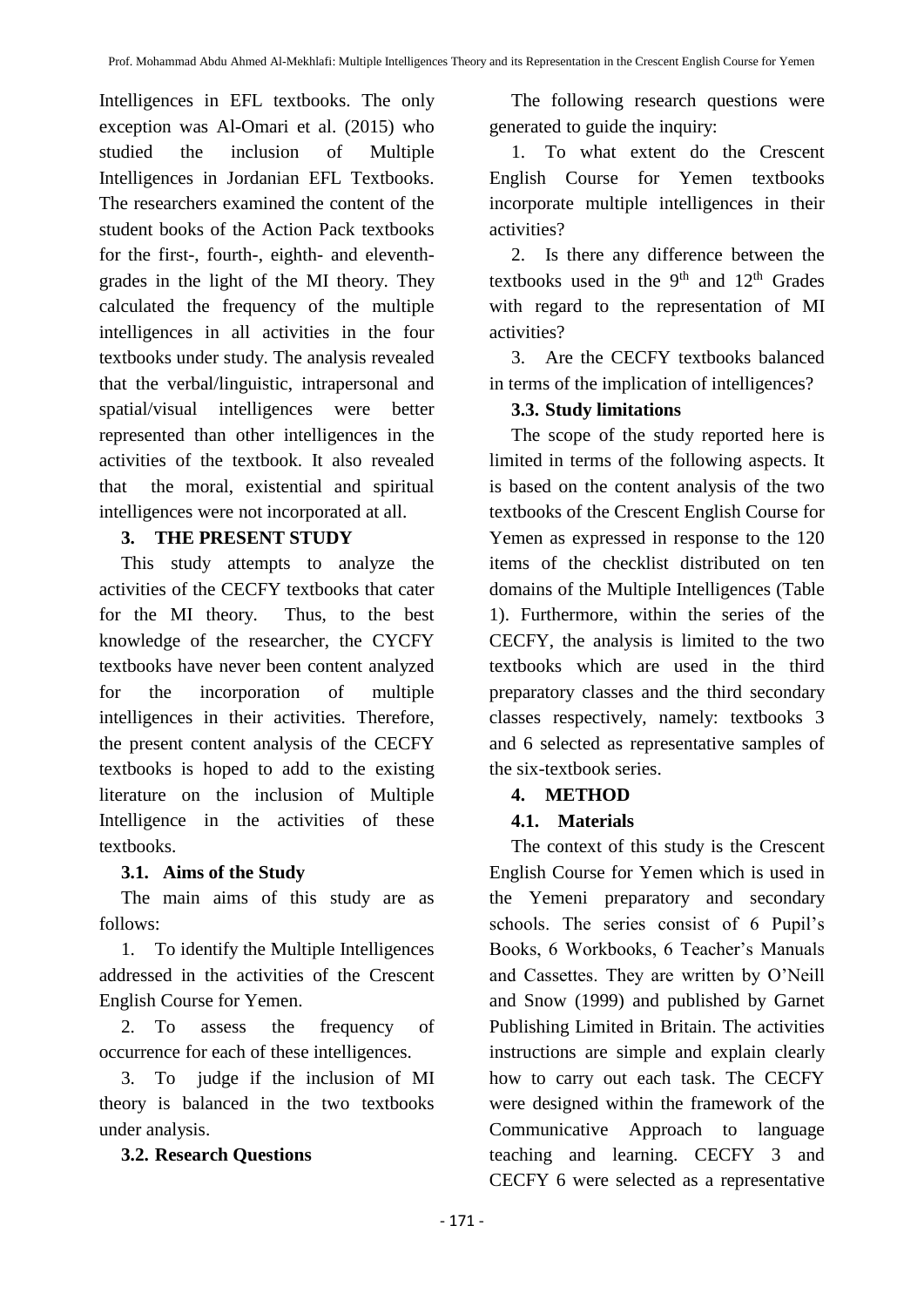sample of the six textbook series. CECFY 3 contains eight Units and CECFY6 contains six core Units, an Arts Reader and a Science Reader. The Arts Reader which consists of 10 literary passages is intended for use in arts classes and the Science Reader which also contains 10 scientific passages for use in Science classes.

In the school year 1995/1996, this series was introduced by the British Council in Yemen as part of its technical cooperation with Yemen. It has been used for the teaching of English to Yemeni students since then (Al-Mekhlafi, 1999). The Pupil's Books and the Workbooks provide the students with consolidation exercises as well as communicative language learning tasks. In other words, the Workbook activities are closely linked to the Pupil's Book. English instruction in the Yemeni schools starts at the first year of the preparatory school, i.e., when the students are about thirteen years of age and continues through secondary school and then university (Al-Mekhlafi, 1999). Therefore, the present study attempts to find

out the extent to which the CECFY textbooks incorporate multiple intelligences in their content.

### **4.2. Instrument**

There was a need for a checklist in order to conduct a systematic analysis of the activities in the CECFY in the light of the MI theory. Therefore, after a literature review a 120 item checklist was designed by the researcher. In designing the checklist the researcher took into consideration the descriptions of the MI theory as outlined by Gardner (1999) and Armstrong (2009). He also referred to other checklists developed by Botelho (2003), Razmjoo and Jozaghi (2010), Kırkgöz (2010) and Arikan et al. (2014) for some insights. The checklist consists of ten intelligence types and a list of activities under each intelligence type. In other words, the checklist used for the purpose of the present study was out of one hundred and twenty items distributed on the following ten intelligences as outlined in Table (2) below.

| <b>Intelligences</b>  | <b>Number of Items</b> | <b>Sample Activity</b>                      |  |  |
|-----------------------|------------------------|---------------------------------------------|--|--|
| Verbal/ Linguistic    | 17                     | Complete sentences based on the reading     |  |  |
| Logical/Mathematical  | 21                     | <b>Brainstorming</b>                        |  |  |
| Visual/Spatial        | 14                     | Writing based on pictures                   |  |  |
| Bodily/Kinesthetic    | 10                     | Acting out activities/ mime                 |  |  |
| Musical               | 9                      | Songs                                       |  |  |
| Interpersonal         | 10                     | <b>Pair-work Activities</b>                 |  |  |
| Intrapersonal         | 9                      | Continue in your own way                    |  |  |
| Naturalistic          | 10                     | Use of pictures or photos related to nature |  |  |
| Spiritual/Existential | 10                     | Discussing religious topics                 |  |  |
| Moral                 | 10                     | Ethics and values                           |  |  |
| Total                 | 120                    |                                             |  |  |

**Table (2): Distribution of checklist items on the ten intelligences, the number of items and samples**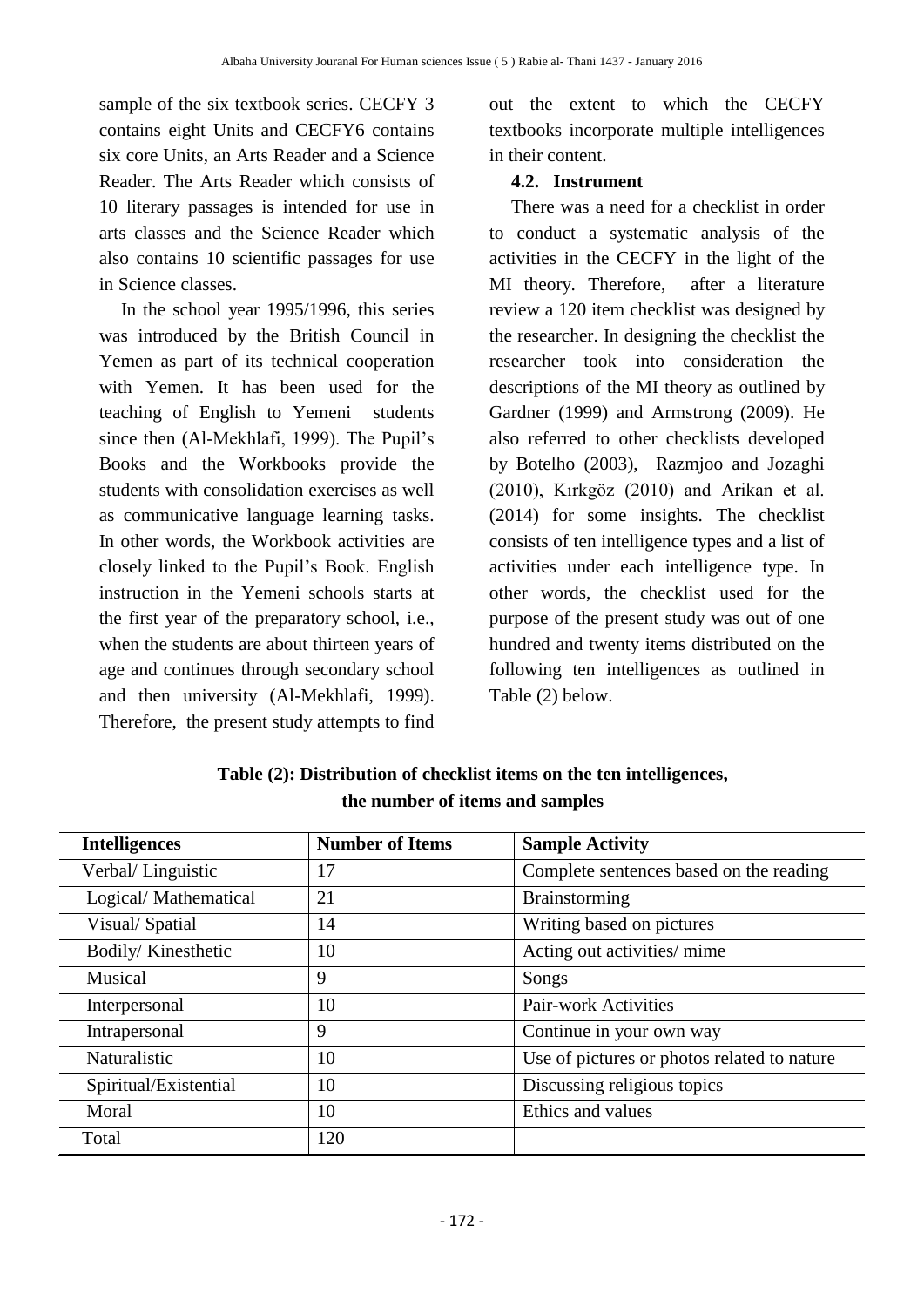The researcher used this checklist to analyze the activities in the textbooks under study to find out which intelligence type(s) each activity addressed.

### **4.3. Procedures**

The purpose of the present study was to analyze the CECFY to see to what extent the MI theory has been implemented in these textbooks which are taught in the Yemeni preparatory and secondary schools in the 9<sup>th</sup> and  $12<sup>th</sup>$  grades. The researcher studied the tasks, exercises and activities in the textbooks under study. In conducting the evaluation procedure, the researcher restricted himself to only the recognition of the intelligences involved in the activities. While recognizing the intelligences in the activities, the researcher took into account the description of the activity, the skills being practiced and the materials that accompany the activity such as tables, graphs, pictures, games, etc. The researcher then counted the frequency and percentage of tasks and exercises which contained multiple intelligences. All the activities of the two textbooks were examined to identify the potential incorporation of each of the ten intelligences. The analysis was conducted using the checklist. The unit of analysis was the activity and the category of analysis was the types of intelligences in each of the activities in the two textbooks under study. It should be noted that a language activity may involve more than one intelligence. For example, CECFY 6, Activity 2.6. A, p18 asks the students to match the pictures and definitions of natural disasters. This activity can be regarded as a representative of three intelligences, namely: the linguistic, the visual and the naturalistic. Descriptive statistics including frequency count and percentage was used.

### **5. RESULTS**

The two textbooks that are currently used at the  $9<sup>th</sup>$  and  $12<sup>th</sup>$  grades in the Yemeni schools for teaching and learning English were analyzed in order to identify the types of intelligences included in their activities. Therefore, the frequency and the percentage of the multiple intelligences in all the activities in the two textbooks under study were calculated. As a whole there were 586 activities in the two textbooks analyzed. The results are displayed in Table (3) below:

| Category              | CECFY Book 3 $(N=309)$ |          | CECFY Book $6(N=277)$ |                | Total $(N=586)$ |                |
|-----------------------|------------------------|----------|-----------------------|----------------|-----------------|----------------|
|                       | Frequency              | $\%$     | Frequency             | $\%$           | Frequency       | $\%$           |
| Verbal/Linguistic     | 309                    | 100      | 277                   | 100            | 586             | 100            |
| Visual/Spatial        | 57                     | 18.45    | 43                    | 15.52          | 100             | 17.06          |
| Logical/Mathematical  | 32                     | 10.36    | 53                    | 19.13          | 85              | 14.51          |
| Interpersonal         | 43                     | 13.91    | 38                    | 13.72          | 81              | 13.82          |
| Musical               | 22                     | 7.12     | 37                    | 13.36          | 59              | 10.07          |
| Intrapersonal         | 38                     | 12.29    | 19                    | 6.86           | 57              | 9.73           |
| Naturalistic          | 20                     | 6.47     | 32                    | 11.55          | 52              | 8.87           |
| Bodily-Kinesthetic    | 21                     | 6.79     | 29                    | 10.47          | 50              | 8.53           |
| Spiritual/Existential | $\overline{0}$         | $\theta$ | 3                     | 1.08           | 3               | 0.51           |
| Moral                 | $\overline{0}$         | $\theta$ | $\overline{0}$        | $\overline{0}$ | $\overline{0}$  | $\overline{0}$ |

**Table (3): Distribution of the Number of Activities, Frequency and Percentages of the Ten Intelligences**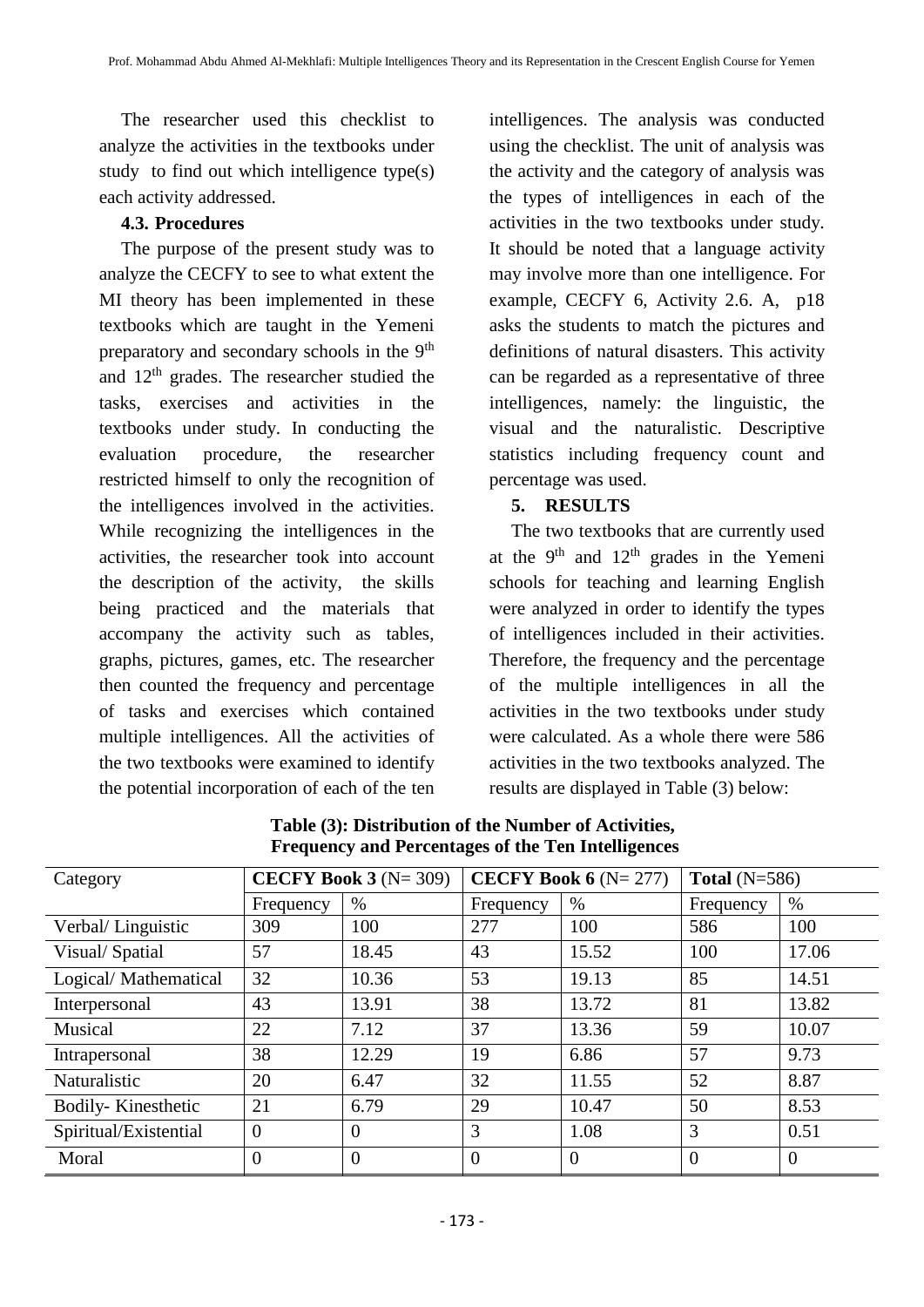By looking at Table (3) above, it becomes clear that the total number of activities in CECFY 3 is 309 compared to 277 activities in CECFY 6. The Table also shows the frequency of occurrence of intelligences in the two textbooks under study. It is also clear that the verbal linguistic intelligence is the dominant type of intelligence with 309 (100%) and 277 (100%) activities in textbooks 3 and 6 respectively. The other seven types of intelligences were found significantly in lower frequencies and percentages. The visual/ spatial intelligence came in the second place with 57 (18.45%) activities in CECFY 3 and 43 (15.52%) activities in CECFY 6. The logical/mathematical intelligence came in the third place with 32 (10.36%) activities in CECFY 3 and 53 (19.13%) activities in CECFY 6. The interpersonal intelligence came in the fourth place with 43 (13.91%) and 38 (13.72%) activities in Textbooks 3 and 6 respectively. Next came the musical intelligence with 22 (7.12%) activities in CECFY 3 and 37 (13.36%) activities in CECFY 6. In the sixth place came the intrapersonal intelligence with 38 (12.29%) activities in CECFY 3 and 19 (6.86%) activities in CECFY 6. The seventh type was the naturalistic one with 20 (6.47%) activities in CECFY 3 and 32 (11.55) activities in CECFY 6. In the eighth place came the bodily/kinesthetic intelligence with only 21 (6.79%) activities in CECFY 3 and 29 (10.47%) activities in CECFY 6. In the ninth place came the Spiritual/Existential intelligence with no activities in CECFY 3 and 3 (1.08%) activities in CECFY 6. The last type of intelligences was the Moral intelligence

with no activities in the two analyzed textbooks.

### **6. DISCUSSION AND FINDINGS**

The results of the analysis of the activities in the two textbooks as shown in Table (3) above were used to answer the research questions of this study as outlined below.

# **6.1. Answering the First Research Question**

The first research question aimed at investigating to what extent the Crescent English Course for Yemen textbooks incorporate multiple intelligences in their activities. The results show that the two textbooks cater for the linguistic intelligence in all the 586 activities. For example, the  $9<sup>th</sup>$ grade students are given a variety of tasks such as "Listen to Bill and Tom. Take notes" (Activity 2.2. A p 18), "Read and talk" (Activity 2.10.A, p26) and "Write about the picture" (Activity 5.9. B, p81). Similarly, the students of the  $12<sup>th</sup>$  grade are provided with linguistic activities such as "Complete these sentences with suitable words from the box" (Activity 2.1.A, p13), "Read p 26 and write short answers to these questions" (Activity 4.3.A, p43) and "Listen and write the names of the places" (Activity 5.3.A, p57).

The linguistic/verbal intelligence was dominant in the two textbooks of the  $9<sup>th</sup>$  and 12th Grades since a hundred percent of the activities in the two textbooks cater for this type of intelligence. This finding is expected since the objective of teaching and learning English as a foreign language in Yemen has been to provide the Yemeni students with the ability to use English in its written and spoken forms (Al-Mekhlafi, 1999). This finding is also consistent with De Oliveira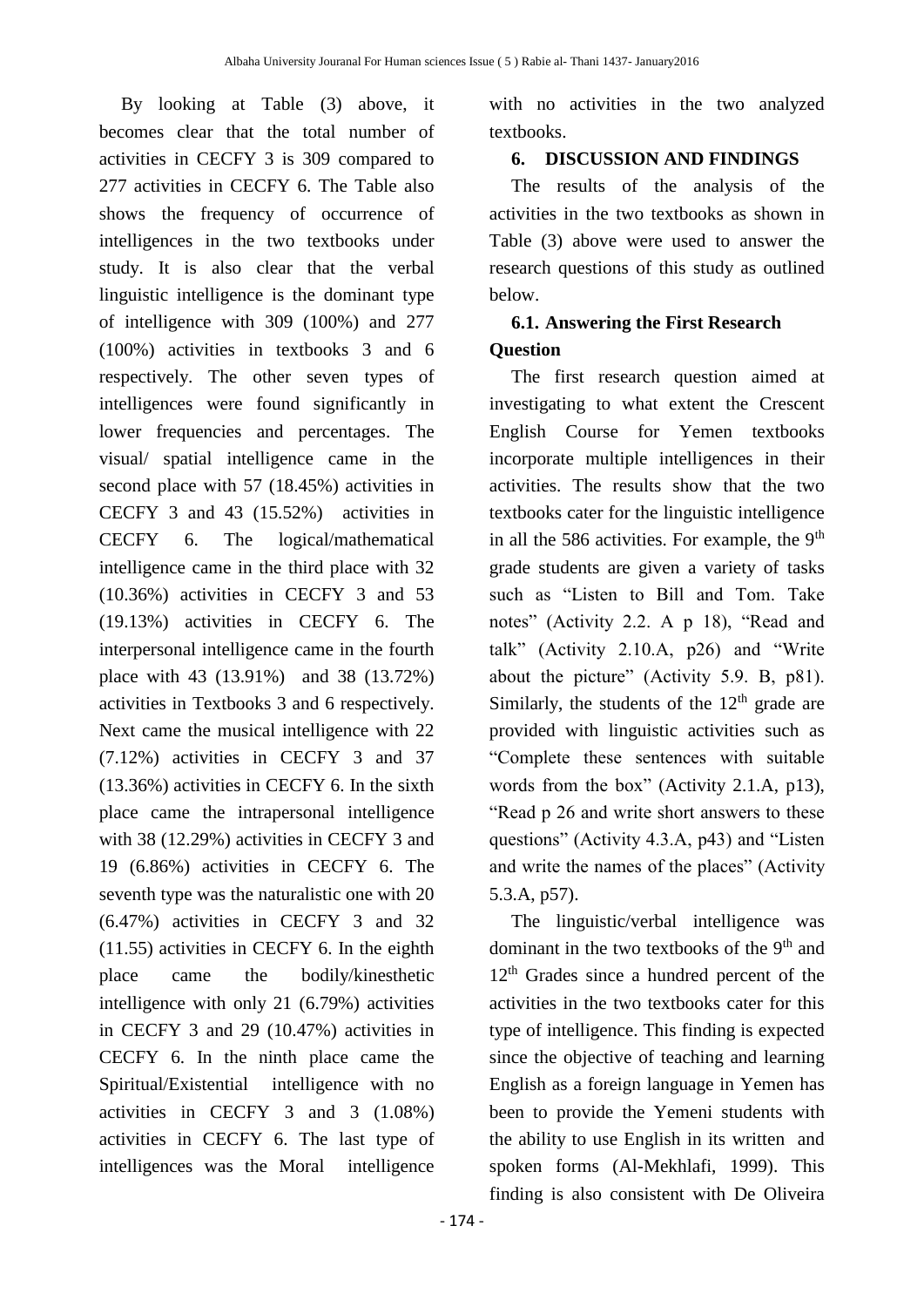(2009) and Al-Omari et al. (2015) who found that the verbal/linguistic intelligence in the textbooks they analyzed was very well incorporated with a 100%. It also lends support to Razmjoo and Farmer (2012) and Arikan et al. (2014) who reported that the textbooks that they analyzed were predominantly verbal/linguistic.

The other types of intelligences were represented in the two textbooks under analysis in varying degrees ranging from 19.13% to 0%. Visual/spatial, logical/mathematical and interpersonal intelligences were the most dominant intelligence types in the two analyzed textbooks. The visual/spatial intelligence came in the second place in CECFY 3 with 57 (18.45%) activities that cater for the visual intelligence. For example, the  $9<sup>th</sup>$ grade students are given activities such as "Learn the words and talk about the pictures" (Activity 2.6, A, p8) and "Match these warnings to the pictures" (Activity 5.1, A, p35). Similarly, CECFY 6 contains 53 (19.13%) activities that cater for the logical/mathematical intelligence. For example, Activity 2.7, D, p20 asks the students "What do these numbers refer to?" while Activity 4.9, B, p 49 asks the students to "Number the sentences in a logical order".

While bodily/kinesthetic, naturalistic and spiritual/existential intelligences were the least common types represented in the two textbooks. This finding lends support to the findings of Razmjoo and Farmer (2012) and Arikan et al. (2014) who concluded that bodily/ kinesthetic and naturalistic intelligences were the least common types of intelligences in the activities of the textbooks that they analyzed. This might be

due to the fact that the two textbooks under analysis do not suggest group and pair work activities many times. This finding was unexpected since the textbooks under analysis adopt the Communicative Approach to language teaching in which one would expect many activities that ask the students to work in pairs and/or in groups. Such activities will promote communication in the classroom and will cater for the bodily/kinesthetic intelligence.

# **6.2. Answering the Second Research Question**

The second research question asks if there is any difference between the textbooks used in the  $9<sup>th</sup>$  and  $12<sup>th</sup>$  Grades in the Yemeni schools with regard to the representation of MI activities. This question is answered on the basis of the data presented in Table (3) above. It is clear that the linguistic/verbal intelligence was dominant in the textbooks of the 9<sup>th</sup> and 12<sup>th</sup> Grades with a hundred percent of activities that implement this type of intelligence.

The order of occurrence of the intelligences in the  $9<sup>th</sup>$  grade textbook was linguistic/verbal, visual/spatial, interpersonal, intrapersonal, logical/mathematical, musical, bodily/kinesthetic and naturalistic. This order was based on the frequency of occurrence of activities that incorporate the intelligence type. While the inclusion of these intelligences in the  $12<sup>th</sup>$  grade textbook proceeded from the linguistic/verbal, logical/mathematical, visual/spatial, interpersonal, musical, naturalist, bodily/kinesthetic, intrapersonal and to the Spiritual/Existential. The most noticeable difference is the inclusion of 3 activities that engage the Spiritual/Existential intelligence.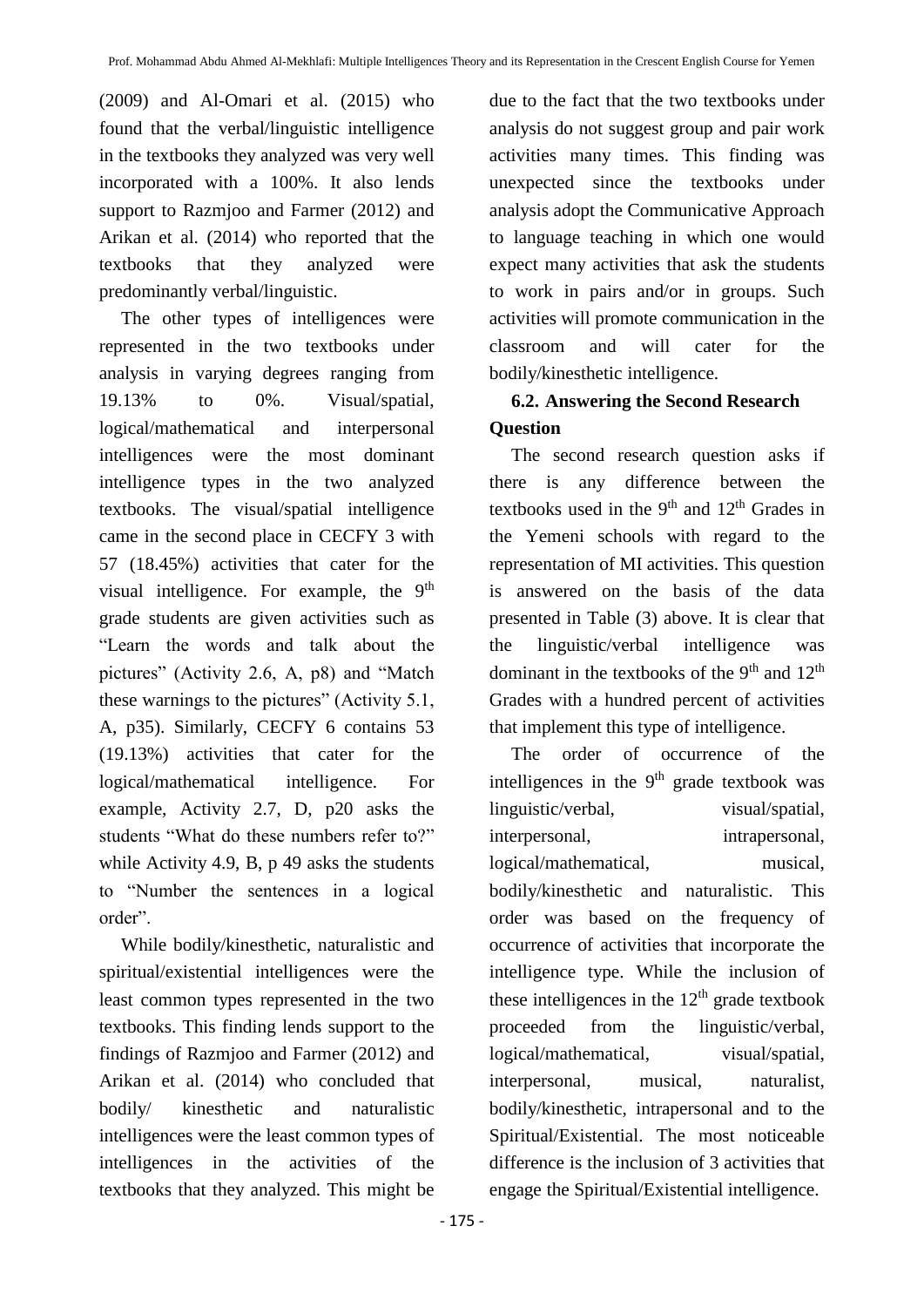Furthermore, there was a difference between CECFY 3 and CECFY 6 in terms of the second most frequently incorporated intelligence. While CECFY 3 catered for the visual/spatial as the second most frequently incorporated intelligence type (18.45%), in CECFY 6 the second most frequently addressed intelligence was the logical/mathematical type. This seems to be an essential issue for beginner students since they do not have many ways to communicate. There are many pictures throughout the textbook, yet the visual intelligence is used very little with 18.45% in Textbook3 and 15.52% in CECFY 6.

It was also clear that CECFY 6 contained more activities that cater for the logical/mathematical intelligence than CECFY 3. This is natural and expected. It was also obvious that there were 38 (12.29%) activities that cater for the intrapersonal intelligence in the textbook of the 9<sup>th</sup> grade. However, in the  $12<sup>th</sup>$  grade textbook, the number of such activities decreased to only 19 (6.86%). This is not reasonable and it should be the other way round. In other words, as the Course develops and students become more familiar with the mechanics of the language, they are expected to do more by themselves. Thus, CECFY 6 is expected to place responsibility for learning on the students more than CECFY 3.

In line with the findings of Kırkgöz (2010); Arikan et al. (2014) and Estaji and Nafisi (2014), the naturalistic intelligence was the least incorporated in the activities of the textbook of the  $3<sup>rd</sup>$  grade. However, as the level of proficiency gets higher we noticed that there were more activities that incorporate the naturalistic intelligence in the textbook of the  $12<sup>th</sup>$  grade.

Notably, there were no activities that incorporate the Spiritual/Existential intelligence in the textbook of the  $9<sup>th</sup>$  grade. This finding is consistent with Arikan et al. (2014) and Al-Omari et al. (2015) who reported that the textbooks that they analyzed did not incorporate any activities that engage the Spiritual/Existential intelligence. However, CECFY 6 has an Art Reader consisting of ten interesting literary passages. Three of such passages cater for the Spiritual/Existential intelligence. They include provocative questions such as "Explain Eid Al-Fitr in English", "Does your family spend Fridays in a traditional way?" , "Compare your Fridays with English Sundays" which will help spark a religious conversation that involves the Spiritual/Existential intelligence. A discussion of this kind will provoke the students' language as well as their religious beliefs. In planning a discussion of this kind, it would be a good idea if the teachers prepare a number of further cues such as some pictures on the topics to move the discussion forward when it starts to drag.

There were no activities that incorporate the Moral intelligence in the two textbooks. This finding is consistent with Al-Omari et al. (2015) who concluded that the textbooks that they analyzed did not include any activities that engage the Moral intelligence.

# **6.3. Answering the Third Research Question**

Finally, the third research question asks if the Crescent English Course for Yemen textbooks are balanced in terms of the implication of intelligences. The results displayed in Table (3) above show us that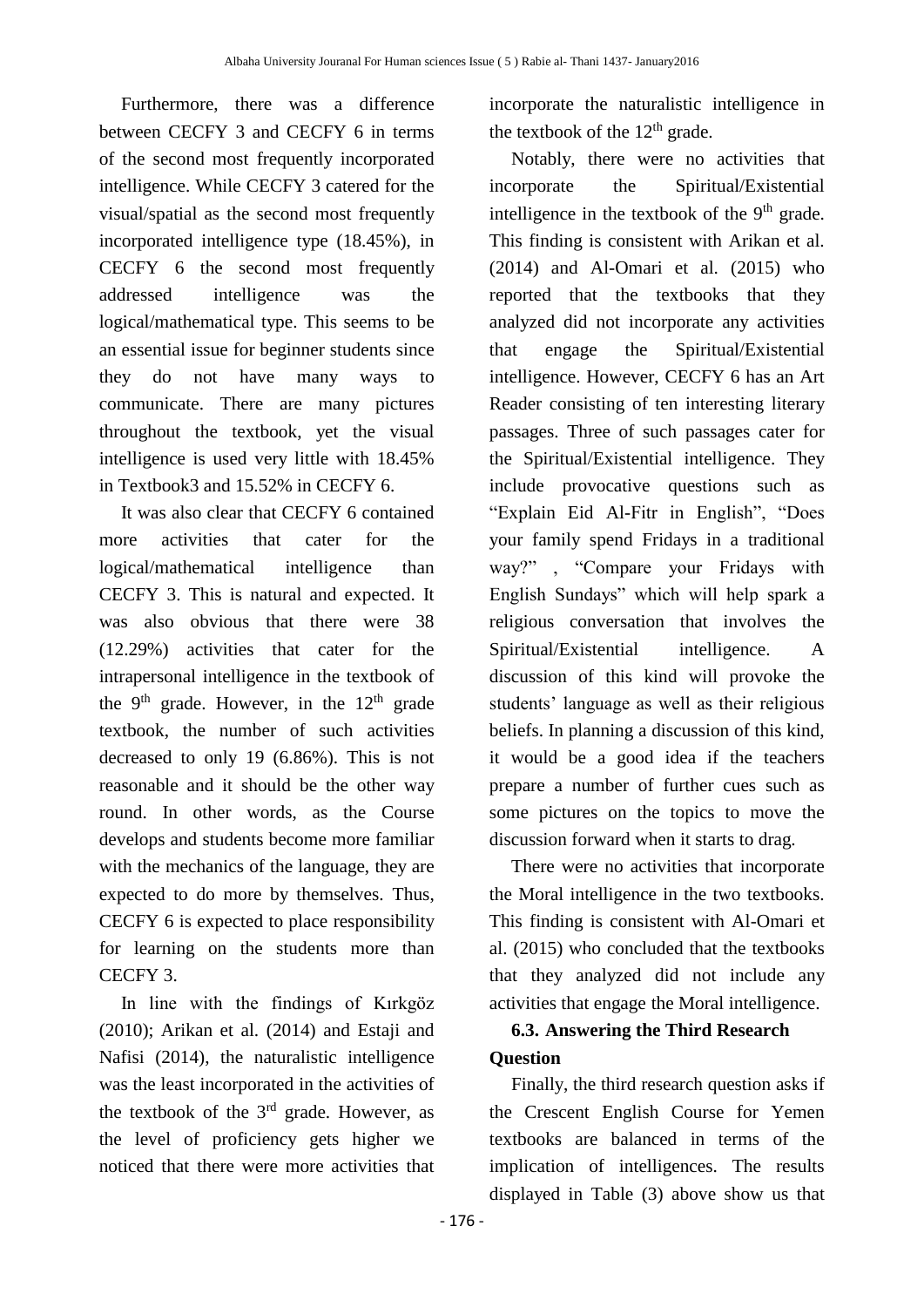there was a wide range of distribution of the ten intelligences in the two textbooks with a range of 100% and 19.13%. The linguistic/verbal intelligence was found to be as the most dominant intelligence type addressed in the two textbooks with a 100%. While the second occurring intelligence was the logical/mathematical intelligence with 19.13%. This can be interpreted as there was no balance in the textbooks activities in terms of the intelligence types addressed. As the two textbooks were written by the same authors and follow the same patterns of presentation, there was no noticeable difference among the two textbooks in terms of the type and degree of the activities that incorporate the ten multiple intelligences. As such, the third research question has been answered.

### **6.4. Pedagogical Implications**

The present study is expected to raise the awareness of Yemeni policy makers, textbook writers and EFL teachers to the application of MI Theory in English language learning and teaching and in materials evaluation, adaptation and development.

The results of the present study may have some pedagogical implications for the people concerned about the Yemeni TEFL and some suggestions for further research. The Yemeni teachers should take advantage of the data obtained in this study to expand their awareness of the types of intelligences incorporated in the two textbooks that they use in teaching. The teachers should make some adaptations in terms of materials so that they minimize the shortcomings of the two textbooks and by addressing different intelligences in balance.

To overcome the absence of the activities that cater for the Spiritual/Existential intelligence in the textbook of the  $9<sup>th</sup>$  Grade, the teachers should get the students research about some religious aspects in English and make short presentations in the classroom. For example a group of four students can be asked to elaborate on the prophet's saying: "Anger blows out the lamp of the mind". Teachers should give the students the chance to express themselves and their opinions as opposed to memorizing facts and information.

Since the bodily/kinesthetic types of activities do not appear many times in the activities of the two textbooks, the researcher suggests that the teachers should adopt some warming up activities at the beginning of their classes that gets the students compete against each other in groups and move inside the classroom such as write your name in the air, write 5 animals on the board, jump up twice, sneeze twice, etc. The teachers can also get the students change their places in the class while doing the activities. Another way to increase the activities that cater for the kinesthetic intelligence is to adopt some of the activities that ask the students to read a text and answer the comprehension questions. The teachers can type the comprehension questions on slips of paper and put them in front of the class. Then they divide the class into two groups. A student from the first group comes and selects a question, reads it and chooses someone from the other group to answer the question and so on.

Naturalistic students learn best when they are actively involved with tasks related to animals and plants. They like animals and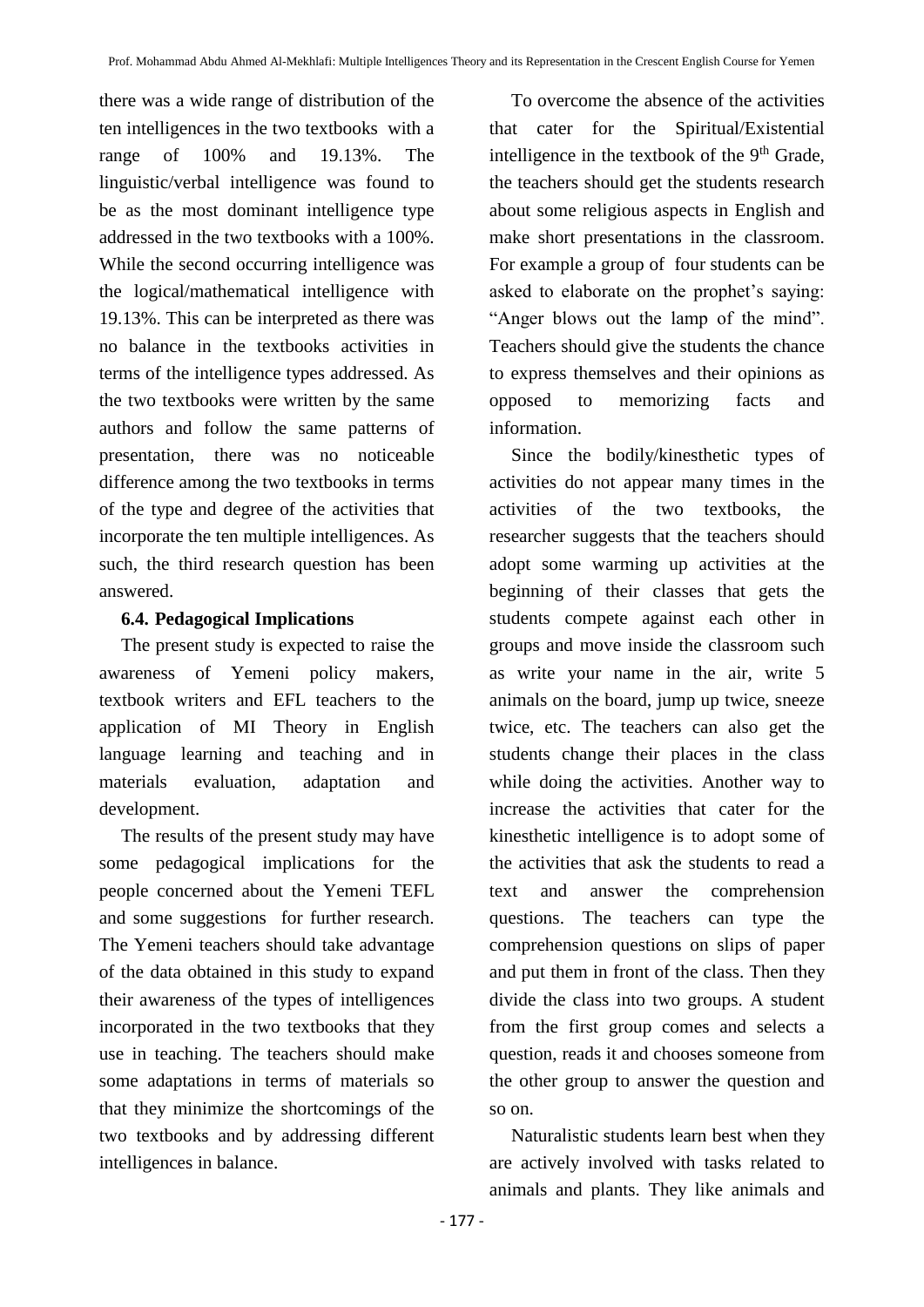are skilled with maintaining plants. Therefore, teachers should involve them with a school greenhouse project and should give them the chance to plant and maintain some flowers and plants in the school's garden in order to increase the number of the activities that cater for the naturalistic intelligence.

As the focus of the present study was limited to the evaluation of CECFY 3 and CECFY 6, it is suggested that the teachers of English who use Textbooks 1,2, 4 and 5 of the same series can use the framework used in this study to evaluate the textbooks that they use for teaching in terms of the incorporation of multiple intelligences and to shed more light on the issue. Finally, future studies can focus on employing more raters in order to get more generalizeable results.

### **7. CONCLUSION**

This study has investigated the representation of multiple intelligences in the Crescent English Course for Yemen textbooks as reflected through different activities as to find out the extent to which the analyzed textbooks cater for different intelligence types. The results showed that the linguistic/verbal intelligence was the dominant type of intelligences with 586 (100%) activities in the two textbooks. Little of the other intelligences is included in the activities of the two textbooks analyzed ranging between 19.13% and 0%. The less common intelligences were naturalistic, bodily/kinesthetic and spiritual/existential. Results showed that there were no examples of the moral intelligence. The distribution of the ten intelligences was not balanced in the activities of the two textbooks.

### **References**

Al-Mekhlafi, M. A. (1999). Question Formation in the English of Yemeni Learners of EFL: A Case Study of the Trainee- Teachers in the Faculty of Education in Sana'a. Unpublished PhD Thesis, CIEFL, Hyderabad, India.

Al-Mekhlafi, M.A. (2015). The Relationship between Affixation Awareness and Linguistic Intelligence among Yemeni EFL Learners. Abhinav National Monthly Refereed Journal of Research in Arts & Education, 4 (2), 1- 10.

Al-Omari, Taghrid; Bataineh, Ruba and Smadi, Oqlah. (2015). Potential Inclusion of Multiple Intelligences in Jordanian EFL Textbooks: A Content Analysis. Bellaterra Journal of Teaching & Learning Language & Literature,  $8(1)$ ,  $60 - 80$ .

Arikan, Arda; Soydan, Elif and İşler, Ozlem. (2014). A Study of Two English Language Coursebooks in Turkey: Focus on Multiple Intelligences. Başkent University Journal of Education, 1(1), 27-33.

Armstrong, Thomas. (2009). Multiple Intelligences in the Classroom. (Third Edition). ASCD Publications: Alexandria, USA.

Azarmi, B.; Jahangard, A. and Movassagh, H. (2012). Learners Test Performance and Gardner`s MI Theory: Intercorrelation in a Bilingual Context. Broad Research in Artificial Intelligence and Neuroscience, 3 (2), 59-63.

Botelho, Maria de Lima. (2003). Multiple Intelligences Theory in English Language Learning: An Analysis of Current Textbooks, Materials and Teachers' Perceptions, College of Arts and Science of Ohio University.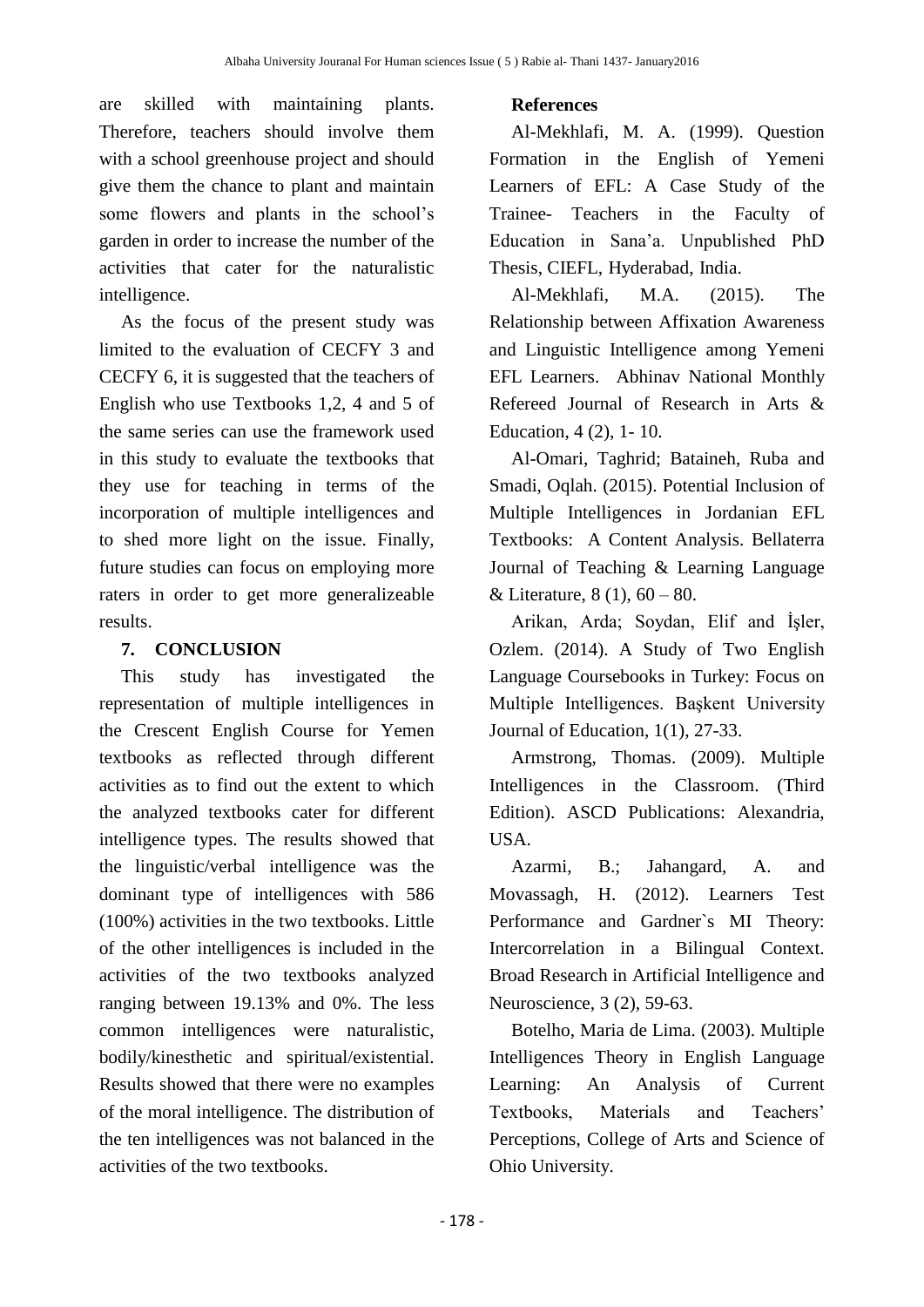Chapman, Alan. (2014). Howard Gardener's Multiple Intelligences. Retrieved from:

[http://www.businessballs.com/howardgardn](http://www.businessballs.com/howardgardnermultipleintelligences.htm#standard-copyright) [ermultipleintelligences.htm#standard](http://www.businessballs.com/howardgardnermultipleintelligences.htm#standard-copyright)[copyright](http://www.businessballs.com/howardgardnermultipleintelligences.htm#standard-copyright)

De Oliveira, Carolina. (2009). Coursebooks and Multiple Intelligences Theory: An Analysis. Unpublished thesis. Universidade Federal do Rio Grande do Sul, Brazil.

Ebadi, S. and Ashtarian, S. (2015). On the Representation of Multiple Intelligences in ESP Textbooks: The Case of English for the Students of Nursing Published by SAMT. ELT Voices, 5 (2), 1-10.

Estaji, M. and Nafisi, M. (2014). Multiple Intelligences and their Representation in the EFL Young Learners' Textbooks. International Journal of Research Studies in Language Learning, 3(6), 61-72.

Gardner, H. (1993). Frames of Mind: The Theory of Multiple Intelligences. (2<sup>nd</sup>) Edition). New York, NY: Basic Books.

Gardner, H. (1999). Intelligence Reframed: Multiple Intelligences for the Twenty-first Century, New York: Basic Books.

Gardner, H. (2013). Frequently Asked Questions- Multiple Intelligences and Related Educational Topics. Retrieved from: [https://howardgardner01.files.wordpress.co](https://howardgardner01.files.wordpress.com/2012/06/faq-march2013.pdf) [m/2012/06/faq-march2013.pdf](https://howardgardner01.files.wordpress.com/2012/06/faq-march2013.pdf)

Giles, E.; Pitre, S. and Womack, S. (2003). Multiple Intelligences and Learning Styles. In M. Orey (Ed.), Emerging Perspectives on Learning, Teaching, and Technology. Retrieved from: <http://epltt.coe.uga.edu/>

Ibragimova, N. (2011). Multiple Intelligences Theory in Action in EFL

Classes: A Case Study. Unpublished M.A. thesis, Eastern Mediterranean University, North Cyprus.

Kia-Ahmadi, Elham and Arabmofrad, Ali. (2015). An Analysis of First Grade Junior High Schools' English Textbooks in the light of Multiple Intelligence Theory: The Comparison between Newly Published "Prospect1" and the Old One "Right Path to English2". International Journal of Basic Sciences & Applied Research, 4 (2), 111- 120.

Kırkgöz, Y. (2010). Catering for Multiple Intelligences in Locally-published ELT Textbooks in Turkey. Procedia Social and Behavioral Sciences, 3, 127-130.

Lightbown, P. and Spada, N. (2006). How Languages are Learned. Third edition. Oxford: Oxford University Press.

Mohammadi, M. and Mousalou, R. (2012). Emotional Intelligence, Linguistic Intelligence, and their Relevance to Speaking Anxiety of EFL Learners. Journal of Academic and Applied Studies , 2(6), 11- 22.

Olusola, O and Ajayi, O. (2015). Moral Intelligence: An Antidote to Examination Malpractices in Nigerian Schools. Universal Journal of Educational Research, 3(1), 32- 38.

O'Neill, Terry and Snow, Peter. (1999). Crescent English Course for Yemen, Reading, UK: Garnet Publishing Limited.

Orey, Michael. (2010). Emerging Perspectives on Learning, Teaching, and Technology. The Global Text: The Jacobs Foundation, Zurich, Switzerland. Retrieved from:

[http://www.textbookequity.org/oct/Textbook](http://www.textbookequity.org/oct/Textbooks/Orey_Emergin_Perspectives_Learning.pdf) [s/Orey\\_Emergin\\_Perspectives\\_Learning.pdf](http://www.textbookequity.org/oct/Textbooks/Orey_Emergin_Perspectives_Learning.pdf)